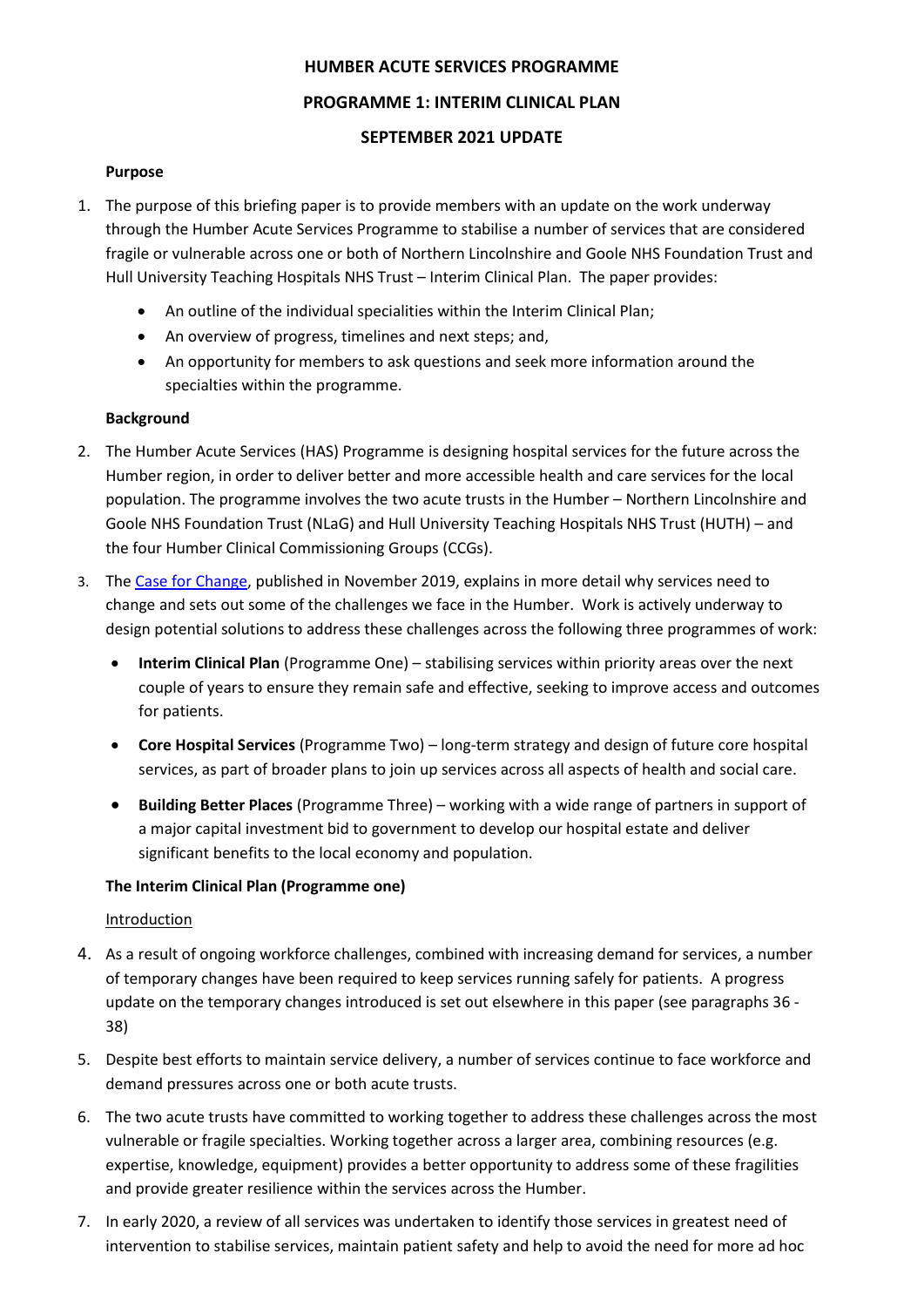reviews and service changes. Services were reviewed based on an assessment of the following metrics:

- Medical workforce vacancies (based on vacancies against the establishment at that time)
- Sickness rates (percentage of sickness within the speciality for medical staff)
- Referral growth (from previous referral levels in each speciality)
- Reference costs (sourced from Reference Cost Index including Market Forces Factor)
- Referral to Treatment performance (18ww incomplete against RTT 92% target)
- The number of patients waiting in the backlog
- Average length of stay
- 8. Ten services were identified as the most vulnerable (prior to the COVID-19 pandemic) and in need of support and more detailed review:
	-
	- Cardiology  **Neurology**
	- Dermatology Oncology
	- Ear Nose and Throat (ENT) Ophthalmology
	- Gastroenterology Respiratory
	- Haematology Urology
- 
- 9. It should be noted that 'Specialist Paediatrics' was also identified as part of the 2020 review of services. However, after initial scoping work was undertaken it was agreed that this work could be addressed through the Maternity, Neonatal and Paediatric workstream within Programme 2 – Core Hospital Services, due to the close interdependencies with wider paediatric provision.

### Aims, process and governance

- 10. Working together across a larger area provides the best opportunity to address some of the longstanding workforce issues facing both acute hospital trusts. It provides an opportunity to create a more resilient workforce and make recruitment to the area more attractive.
- 11. Working together also gives opportunities to improve the way services operate. Doing things differently will help to reduce waiting lists more quickly than if services continue to work as they do now.
- 12. The overall aims of the Interim Clinical Plan are to:
	- Ensure equity of access to service for patients in all localities keeping services local where possible.
	- Improve consistency in care, treatment and administration through standardisation of patient pathways
	- Develop Humber-wide clinical leadership across specialities
	- Deliver a consistent approach to clinical prioritisation and managing waiting lists.
	- Make best use of clinical and non-clinical workforce capacity.
	- Explore potential new models of care at or closer to home, where appropriate.
	- Maximise the productivity of available staff resources
- 13. The review of the specialties is happening in the following three phases during 2021/22:
	- Phase 1 Haematology, Oncology, Neurology and Dermatology (Q2)
	- Phase 2 Cardiology, ENT and Ophthalmology (Q3)
	- Phase 3 Respiratory, Gastroenterology and Urology (Q4)
- 14. Collaboration remains critical to the success of the Interim Clinical Plan. This includes joint decisionmaking that focuses on overall patient impacts rather than being limited by organisational boundaries.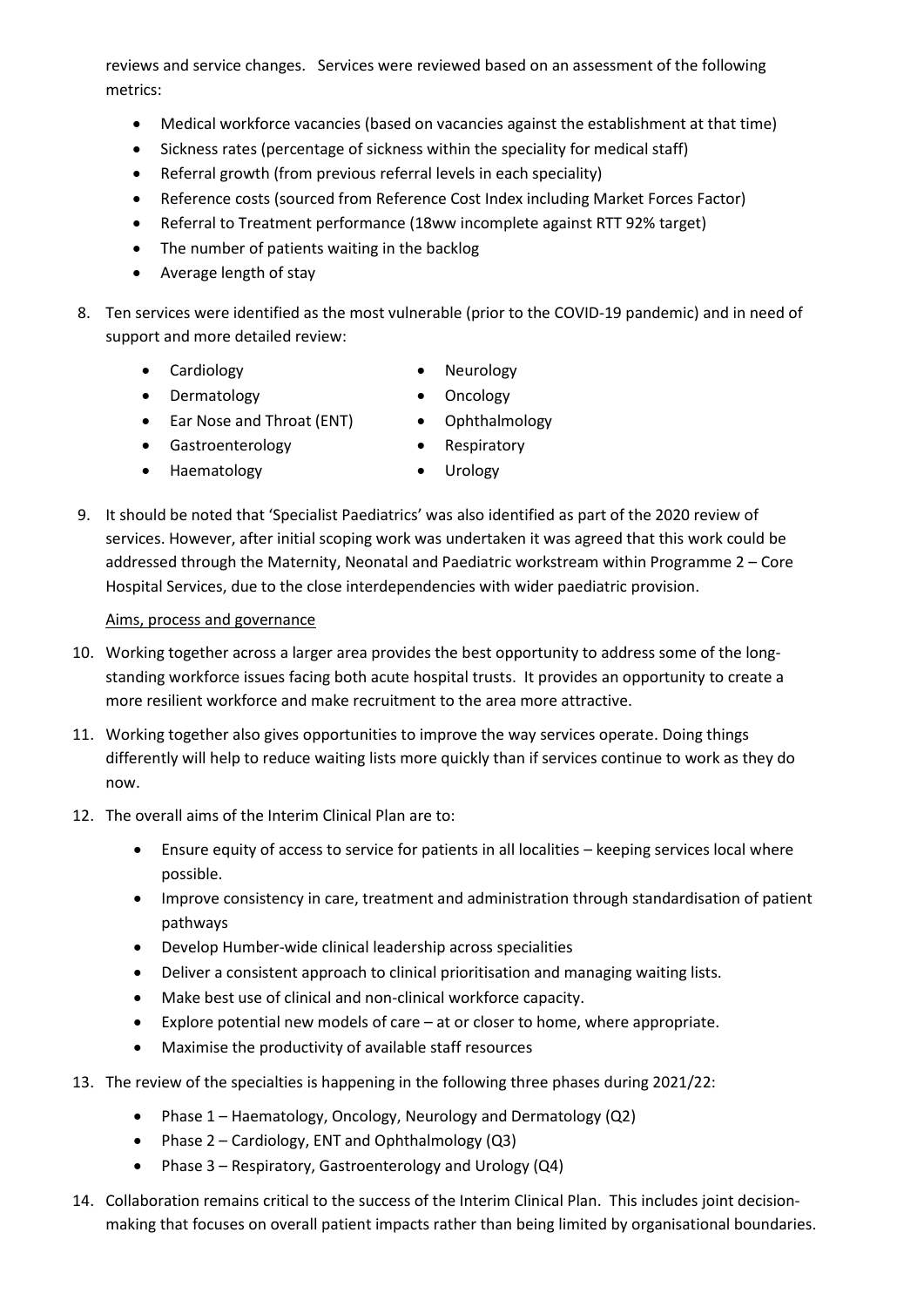A Committees in Common arrangement has been established across both acute trusts as part of the overall governance arrangements for the Humber Acute Services programme.

15. It is important to note that the Committees in Common (CiC) has delegated authority from both Trust Boards to act as the Board-level decision-making body in relation to the agreed specialties, ensuring effective and efficient joint decision-making in relation to the overall HASR programme including the Interim Clinical Plan.

### Other programmes and improvement activity

- 16. A number or other programmes of work and improvement activities are underway across the Humber, Coast and Vale Health and Care Partnership and also at individual acute trusts. These include:
	- Acute Care Collaborative a partnership that brings together NHS trusts that deliver acute hospital services across Humber, Coast and Vale. It is about local hospitals working in partnership with one another to give patients access to the very best facilities and staff.
	- Getting It Right First Time (GIRFT) a national programme designed to improve medical care within the NHS by reducing unwarranted variations. By tackling variations in the way services are delivered across the NHS, and by sharing best practice between trusts, GIRFT identifies changes that will help improve care and patient outcomes, as well as delivering efficiencies, such as the reduction of unnecessary procedures, and cost savings.
	- Elective Care Programme and COVID recovery focusing on taking a consistent approach to clinical prioritisation to ensure the care and safety of people is maintained whilst they are on a waiting list; as we continue to work hard to restore service levels following the coronavirus pandemic.
	- Cancer Alliance The Cancer Alliance brings together all the organisations that commission and provide cancer services in the Humber, Coast and Vale area, enabling effective and coordinated partnership working to improve patient experience, awareness and diagnosis, treatment and patient pathways.
- 17. As such, it is important to note that the scope of the Interim Clinical Plan and the identified services is not static; and matters are kept under review to ensure the improvement activities across different programmes of work remain appropriate, avoiding duplication wherever possible and making the best use of our available resources.

### Progress Overview

- 18. The Interim Clinical Plan is about pooling resources, skills and expertise to provide more resilient services that patients across the Humber region can access equitably; and provide better career opportunities for current and future staff.
- 19. To do this, we have adopted a consistent framework to review all specialties (in phases as described above), put in place joint clinical leadership and develop a clinical strategy for the services that will deliver the following patient benefits:
	- **Improved patient experience** through more consistent patient-centred services that deliver improved care, treatment and administration.
	- **Reduced waiting times** with an integrated workforce having oversight of single patient lists across specialties, and a consistent approach to clinical prioritisation and management of waiting lists across the Humber geography.
	- **Right care, first time** and being treated in the most appropriate setting
	- Minimise multiple hospital visits, with the provision of **care closer to home** (where appropriate).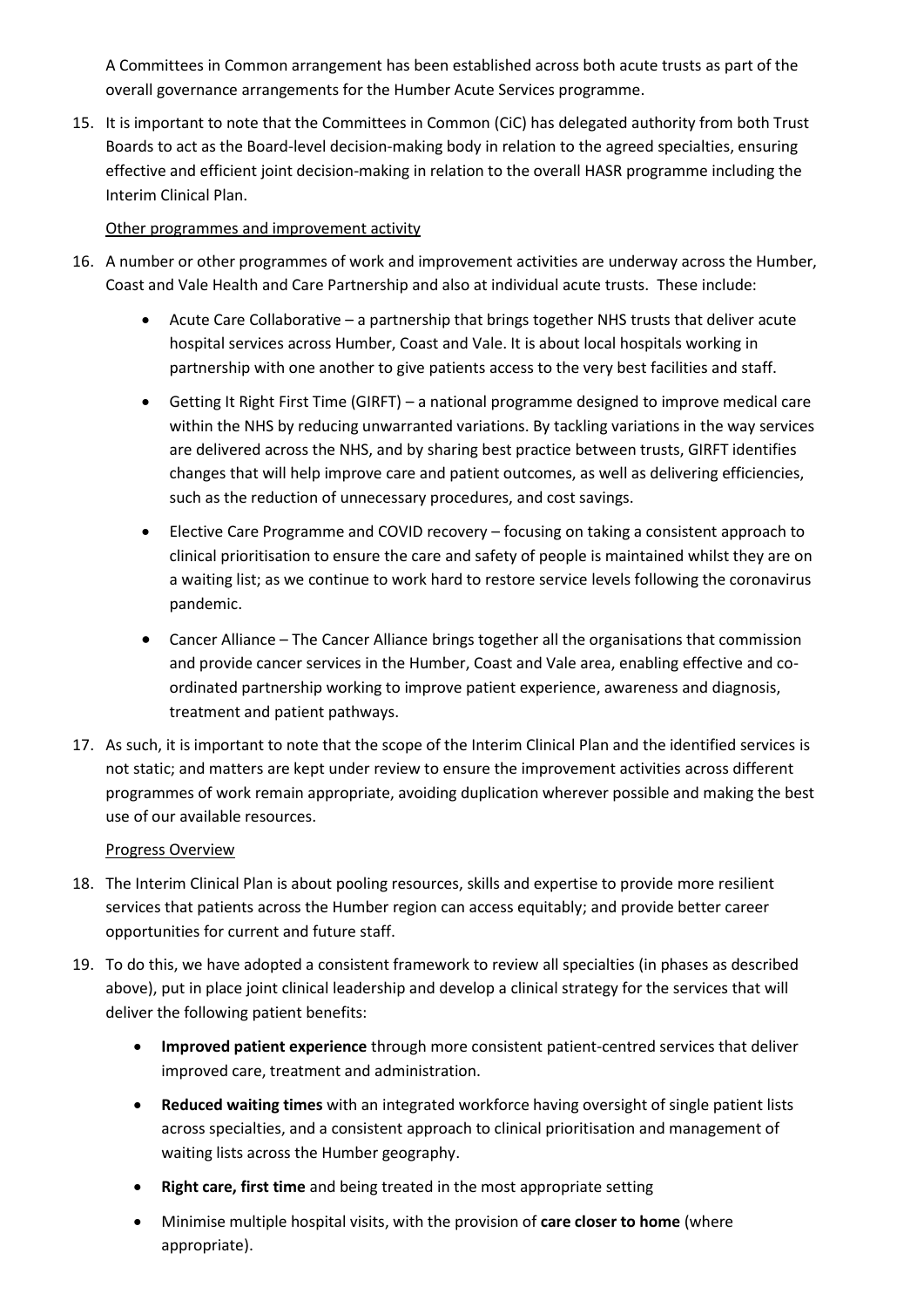- **Improved equity of access** by adopting a whole system approach.
- **Reducing duplication** for patients telling their story, through **integrated digital** solutions that provide better, joint access to patient records across multiple health providers
- 20. Each identified specialty is the subject of a fundamental review using a consistent framework, which helps provide an overview of progress and next steps against each specialty.

### Clinical leadership and clinical strategies

- 21. Working collaboratively also provides the opportunity for both acute trusts to deliver a number of staff and organisational benefits, including:
	- Creating a **more resilient workforce** through joint recruitment that is able to respond to changes in demand for services, with particular benefit to specialities facing recruitment challenges.
	- Establishing Humber-wide clinical leadership that helps build a sustainable workforce with pooled resource that **supports staff** to meet the demands of each service and provides **better access to training and development**.
	- Developing a **'one team, one service'** approach and providing access to a wider range of colleagues for support, mentoring, sharing knowledge and expertise.
	- Providing more **opportunities for innovation** and looking at doing things differently; exploring and trialling new approaches by taking a 'whole system' approach.
	- Using **skills, experience and expertise** of all staff to create better ways of working and develop more consistent best practice approaches.
	- Enhancing **career development** by providing **more training opportunities** within a single workforce.
- 22. Each clinical strategy will set out how individual services for patients and staff by establishing and embedding a 'one team, one service' approach.
- 23. Appendix 1 summarises the progress of developing the clinical strategy for specialities, with some high-level ambitions and objectives (where these are available), alongside some details of the service and a high-level outline of progress and next steps.

### **Neurology**

- 24. Neurology is a branch of medicine dealing with diagnosis and treatment of a range of disorders and diseases relating to the nervous system (including the brain and spinal cord); and as a speciality within the Interim Clinical Plan, Neurology is the furthest ahead in terms of developing a single service model working across the Humber. As such, Neurology will be used as a pilot to test and adapt the approach, which will then be used to inform, replicate and develop arrangements across other specialties.
- 25. Neurology service teams across Hull University Teaching Hospitals NHS Trust (HUTH) and Northern Lincolnshire and Goole NHS Foundation Trust (NLaG) have been working together as part of the Interim Clinical Plan programme to deliver a single Neurology Service across the Humber, on the basis of the following shared clinical vision and principles:
	- Patients will be treated by the most appropriate clinician in the most appropriate setting.
	- Clinicians will be able to work from any location, with access to all relevant clinical records.
	- Clinicians will be able to request diagnostics and other tests at any site
	- Clinicians will have consistent job plans
	- All staff will work as a single team with consistent policies, procedures, pathways and support (irrespective of the employing Trust).
	- Clinical vacancies will be recruited to as they arise by a single Trust.
	- Medical teams will contribute to a single on-call rota covering all sites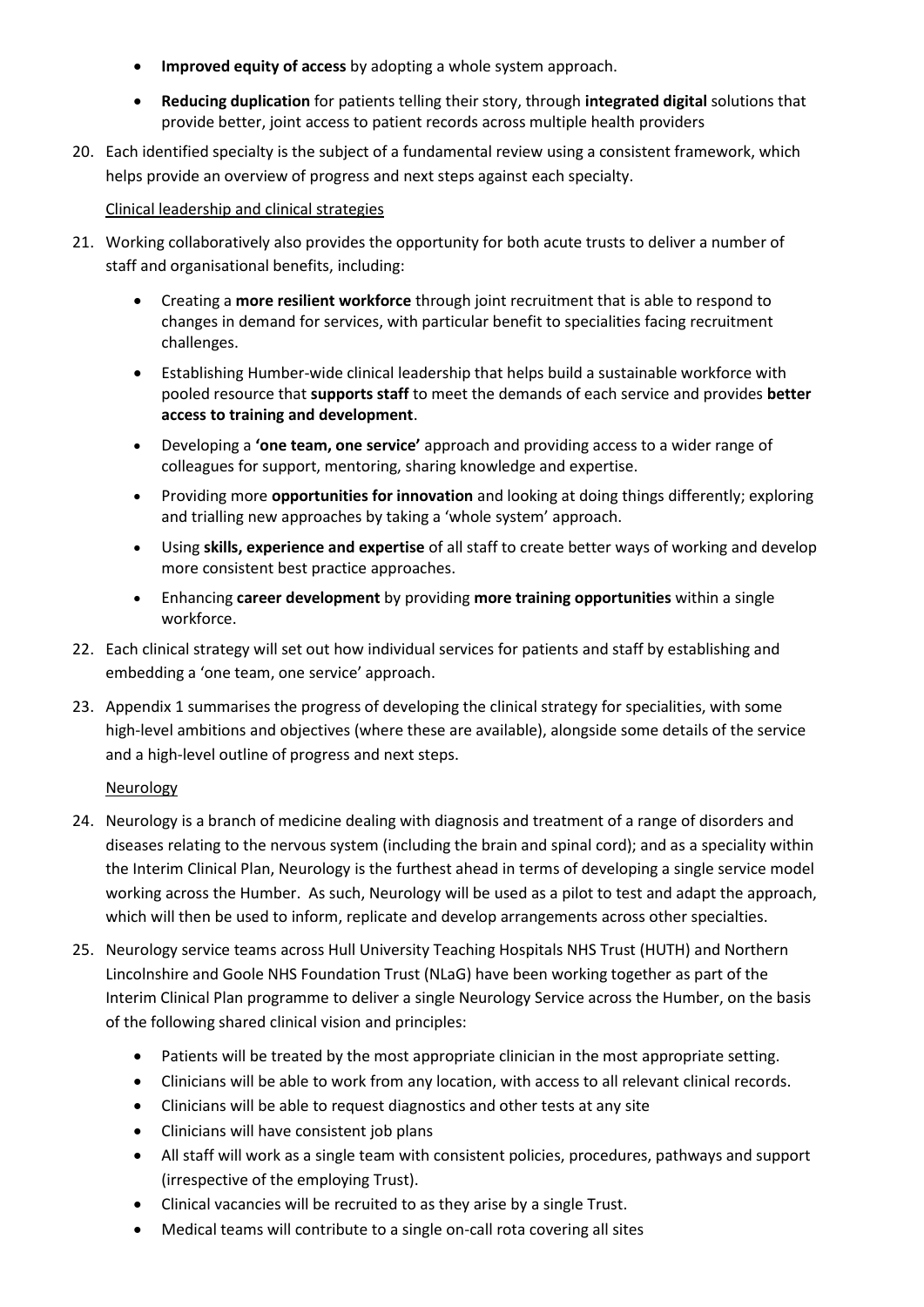- The service will be provided and managed as a single service with a single team
- All referrals will be managed through a single point of access with a single waiting list
- Consistent pathways will be in place at both sites
- Consistent prescribing formularies will be available for all patients
- 26. Based on these shared principles it is intended to mobilise the single service on the following basis:
	- Hull University Teaching Hospitals NHS Trust (HUTH) will be the named lead provider of Neurology services across the Humber, with a single management team.
	- All activity will be recorded on a HUTH clinical patient record system (Lorenzo) and all referrals will be received through a single point, tracked and managed (through a single Patient Target List (PTL)) by a single clinical administration team at HUTH.
	- A provider-to-provider agreement will be in place for both acute trusts to jointly cover the service costs and patient activity will be carried out across both Trusts, with clinicians able to request diagnostics and investigations at both Trusts.
	- All current and future vacant posts will be recruited by HUTH.
- 27. By working together across the Humber, we will be able to provide a more resilient, patient focused and equitable Neurology service for all patients across the Humber. Patients will be triaged more quickly and directed to the right specialist clinician straight away; rather than the existing two-step process that involves an initial general neurology assessment and referral (if required) to the relevant specialist Neurologist. While specialist clinics and services will continue to be located at HUTH (as the Specialist Tertiary Neurosciences Centre), the new triaged approach will shorten waiting times for individual patients (particularly on the south bank) and create additional capacity across the service, by streamlining how patients are assessed and directed to the right service. This approach will help reduce waiting lists overall and ensure patients get to the right specialist more quickly.
- 28. It is also planned to increase the number of consultant neurologists across the single service that will create additional capacity, particularly in Northern Lincolnshire, to in-reach into Emergency Departments and General Medical wards to provide specialist neurology care to patients and clinics for acute care. This will improve the overall quality of care and patient experience, while also reducing hospital admissions and reduce patient's length of stay (as in patients).
- 29. Patients will also be supported by the Specialist Nurse at their nearest site, rather than having their care automatically transferred to a HUTH consultant. This will be a significant improvement to patient care, as travel can be extremely difficult and challenging with some neurological conditions.
- 30. The development of a single service model is supported (and informed) by patient feedback previously gathered<sup>1</sup>, where patients shared their views on the services provided (summarised below).

| <b>What's Good</b>                                                | What needs to change                |
|-------------------------------------------------------------------|-------------------------------------|
| Responsive services                                               | Ineffective communication           |
| High quality care                                                 | Delays and/or lack of capacity<br>٠ |
| Multidisciplinary care (when services work<br>٠<br>well together) | Boundary and access issues          |
| <b>Ideas for change</b>                                           | Please don't change                 |
| Single point of contact                                           | Quality of service<br>٠             |

<sup>&</sup>lt;sup>1</sup> Humber Acute Services - Focus Group Feedback Report (April 2019) – availabl[e here](https://humbercoastandvale.org.uk/wp-content/uploads/2019/04/Focus-Groups-Feedback-Report_final.pdf)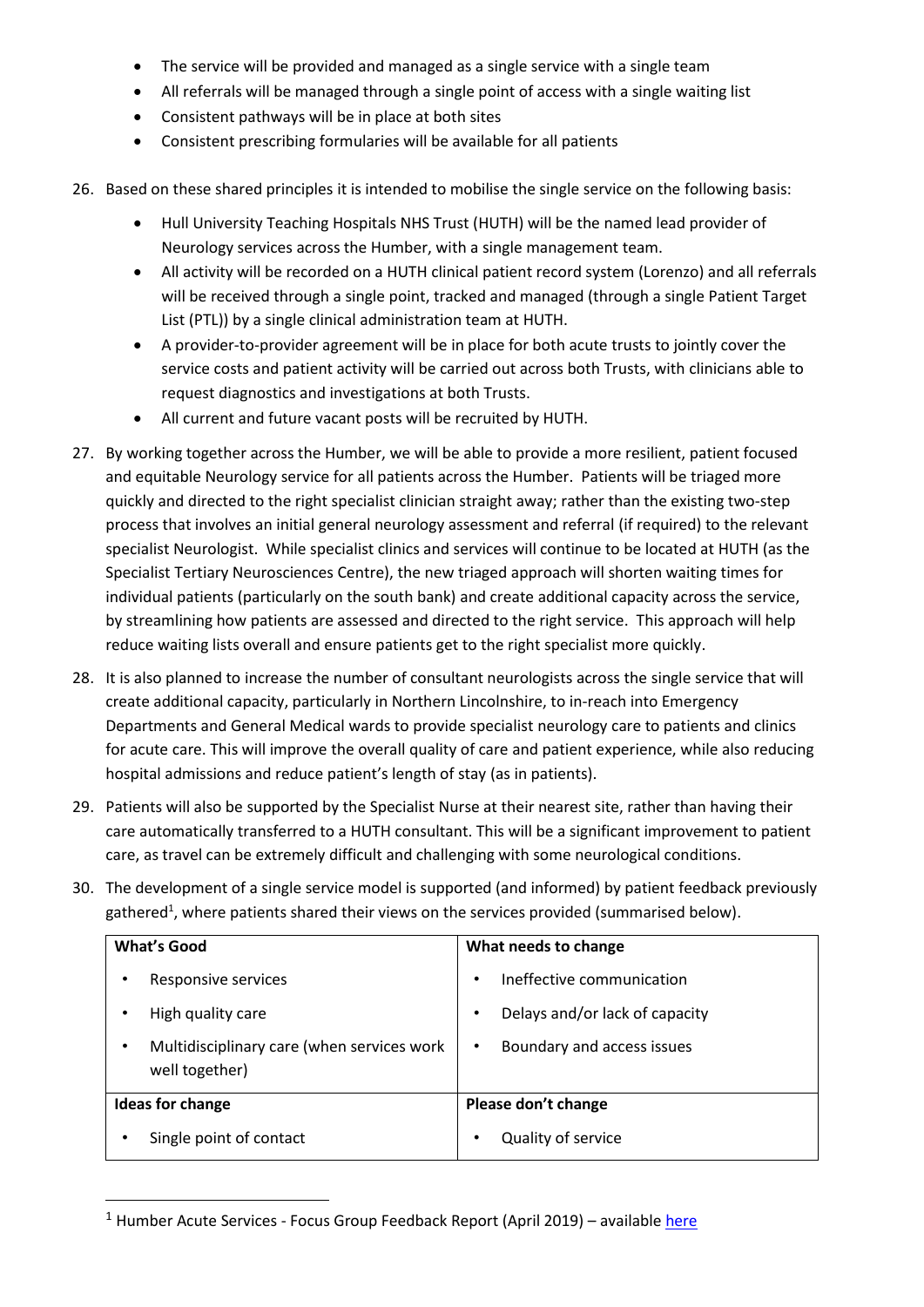| ٠ | Better use of IT/digital |
|---|--------------------------|
|---|--------------------------|

Support for broader needs

• Improve access for all

- 31. The Neurology service continues to look at how services can be organised and delivered in a way that is responsive to what patients have told us in the past, and will tell us in the future. Work is currently progressing collate a full 'You said, We did' report setting out how the service developments have responded to patient feedback. This will be published and made available once finalised.
- 32. A number of the developments outlined above have not been done before and require detailed technological changes and testing to ensure the new system works as intended, in order to put this type of work into practice across Neurology and other service areas.
- 33. The developments represent a minor change to the patient pathway in terms of where and how some patients will receive care – for example, being able to go straight to test rather than having to wait for a first outpatient appointment before being referred for a test or to the relevant sub-specialist. Such changes respond to the patient feedback previously gathered and it is anticipated these will significantly improve waiting times, the overall care patients receive and their general experience of the service.
- 34. Commissioners and GPs have worked with the service teams and are fully engaged in the development of the approach. Primary care colleagues are supportive of establishing and developing a single Humber-wide service. Impact assessments have been conducted and commissioners have been engaged in reviewing contracting and oversight arrangements for the new services. Required documentation to support the change will be published appropriately through relevant commissioners (CCGs).
- 35. Mobilisation of the single Neurology service is planned to take place during October 2021 and is anticipated to be followed by a further period of transition and development, likely to run until March 2022. During this time the single service will continue to be consolidated and embedded, alongside an ongoing assessment of the longer-term resource requirements (compared to planned assumptions) to ensure the long-term sustainability and delivery of a combined, single service.

### **Temporary Service Changes**

36. As highlighted earlier, and members of Health Overview and Scrutiny Committees will already be aware, over recent years a small number of temporary services changes (on the grounds of patient safety) have been introduced across some Interim Clinical Plan services. Some of these temporary changes (summarised below) pre-date the Interim Clinical Plan, but they all currently form part of overall programme of work.

| Service and date(s) of temporary<br>service changes. | <b>Summary of temporary service changes</b>                  |
|------------------------------------------------------|--------------------------------------------------------------|
| Ears, Nose and Throat (ENT) services                 | All inpatient ENT services (including adult and<br>$\bullet$ |
| across NLaG (September 2017)                         | paediatric, elective and non-elective) across Northern       |
|                                                      | Lincolnshire were consolidated onto a single hospital        |
|                                                      | site at Diana Princess of Wales (DPoW) in Grimsby.           |
|                                                      | Previously, services had also been provided at               |
|                                                      | Scunthorpe General Hospital (SGH).                           |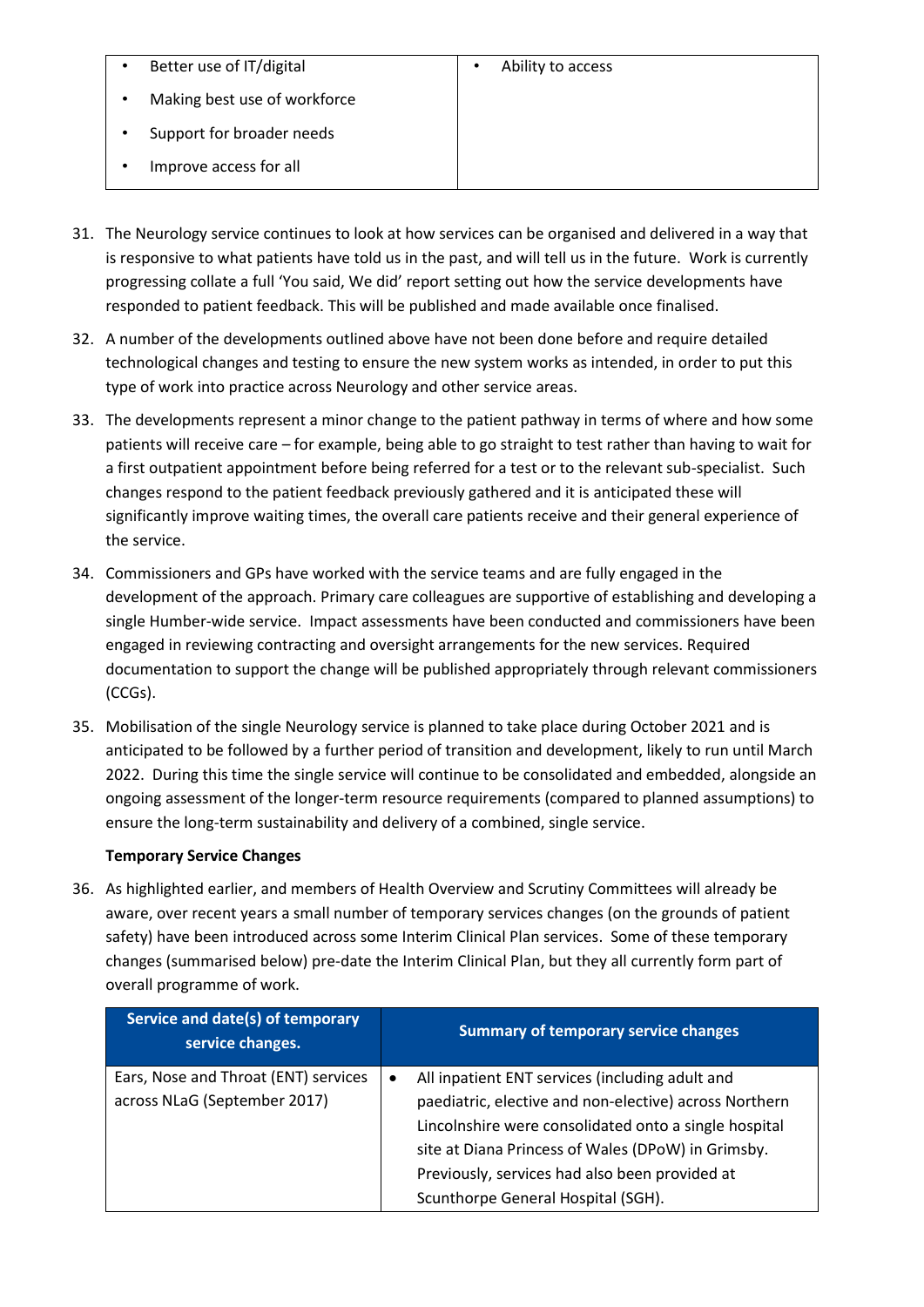| Service and date(s) of temporary<br>service changes.              | <b>Summary of temporary service changes</b>                                                                                                                                                                                                                                                                                                                                                                                                                                                                                                                                                                                                                                                                                                                                                                                                                                                                                                                                                                                                                                                                                             |
|-------------------------------------------------------------------|-----------------------------------------------------------------------------------------------------------------------------------------------------------------------------------------------------------------------------------------------------------------------------------------------------------------------------------------------------------------------------------------------------------------------------------------------------------------------------------------------------------------------------------------------------------------------------------------------------------------------------------------------------------------------------------------------------------------------------------------------------------------------------------------------------------------------------------------------------------------------------------------------------------------------------------------------------------------------------------------------------------------------------------------------------------------------------------------------------------------------------------------|
| Urology services across NLaG<br>(September 2017)                  | Consolidation of all emergency inpatient care across<br>$\bullet$<br>Northern Lincolnshire at Scunthorpe General Hospital<br>(SGH). Previously, services had also been provided at<br>Diana Princess of Wales (DPoW) in Grimsby.                                                                                                                                                                                                                                                                                                                                                                                                                                                                                                                                                                                                                                                                                                                                                                                                                                                                                                        |
| Oncology services across Humber,<br>Coast and Vale (January 2020) | All first outpatient appointments for new patients to be<br>$\bullet$<br>provided at the Queen's Centre at Castle Hill Hospital,<br>Cottingham or Diana Princess of Wales Hospital,<br>Grimsby.<br>Patients with Gynaecological or Renal cancers to have<br>their Consultant face to face outpatient appointments<br>at Castle Hill Hospital.<br>Chemotherapy sessions continued at both Scunthorpe<br>and Grimsby.                                                                                                                                                                                                                                                                                                                                                                                                                                                                                                                                                                                                                                                                                                                     |
| Haematology services across the<br>Humber (July - October 2020)   | In January 2020, changes were introduced to inpatient<br>provision, with all new Northern Lincolnshire in-patients<br>admitted to Castle Hill Hospital in Cottingham rather than a<br>hospital within Northern Lincolnshire.<br>In July 2020, in response to the fragility and risks associated<br>with locum only cover in Northern Lincolnshire, the<br>following changes were implemented:<br>Follow up care following discharge to be provided by<br>GPs, with advice and support available (as per NICE<br>guidance).<br>Advice and Guidance (delivered by Hull University<br>٠<br>Teaching Hospitals NHS Trust (HUTH)) to be the first<br>point of contact for GPs.<br>Referrals to be reviewed to identify which patients need<br>to be seen face-to-face and which can be managed via<br>virtual appointments.<br>Additional changes were implemented from August -<br>October 2020:<br>All new attendances are now to be seen at Castle Hill<br>Hospital in Cottingham.<br>All doctor-led review appointments for Northern<br>٠<br>Lincolnshire patients consolidated to Diana Princess of<br>Wales Hospital in Grimsby (DPoW) |
| Oncology (Breast) services across the<br>Humber (August 2021)     | Newly diagnosed breast Oncology patients to have their<br>$\bullet$<br>first appointment with a specialist at Castle Hill Hospital<br>in Hull; impacting on patients who would previously<br>have been seen in Grimsby or Scunthorpe.<br>Chemotherapy treatments were not impacted by these<br>changes and continued to be provided at both Grimsby<br>and Scunthorpe for new and existing patients.                                                                                                                                                                                                                                                                                                                                                                                                                                                                                                                                                                                                                                                                                                                                    |

37. Reviewing these temporary changes forms part of the Interim Clinical Plan and work continues in this regard. To help inform each review and to help gain insight and understanding of both patient and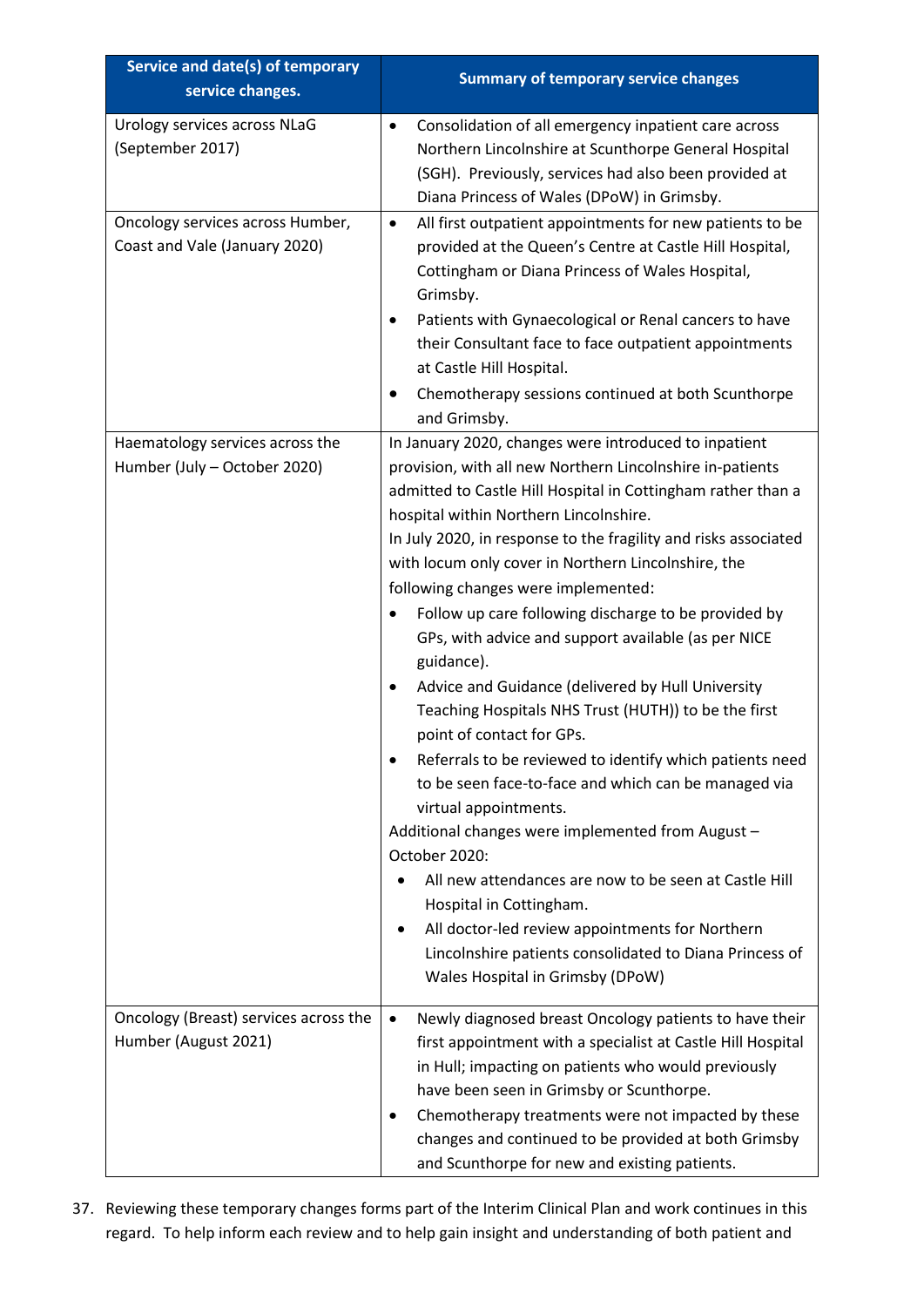staff experiences of the temporary changes, engagement with patients and staff impacted by the temporary changes has taken place. This engagement work has now been completed and examples of the main outcomes are presented in Appendix 2, while the full feedback reports are being finalised. Once completed, these will be published and shared with those who took part in the engagement work and the full reports will also be shared with members of all relevant Health Overview and Scrutiny Committees (HOSCs).

38. It is also proposed to share the outcome of the review of these temporary changes with all relevant, HOSCs, alongside any recommendations for longer-term arrangements. It should also be noted that any proposals to substantially change where and/or how patients might access services in the future will remain subject to the appropriate level of engagement and/or consultation with all key stakeholders, including HOSCs.

### **Conclusion and recommendations**

- 39. This report provides an update on the progress of those specialties that from part of the Interim Clinical Plan – Programme One of the Humber Acute Services Programme; alongside the future plans and next steps.
- 40. Members are asked to consider and note the details presented, and:
	- Identify any specific aspects where further and/or more detailed information may be required;
	- Provide feedback on how they would like to be engaged as the Interim Clinical Plan progresses; and,
	- Determine any specific further scrutiny activity.

### **Claire Hansen, Humber Acute Services Programme Director**

**Contact Officer**: Steven Courtney, Partnership and Stakeholder Engagement Manager – Humber Acute Services Programme Humber, Coast and Vale Health and Care Partnership **Telephone**: 07936 923256 **Email**: [steven.courtney@nhs.net](mailto:steven.courtney@nhs.net)

### **Background Papers**

Humber Acute Services – Interim Clinical Plan (October 2020), availabl[e here.](https://humbercoastandvale.org.uk/wp-content/uploads/2020/09/Interim-Clinical-Plan_summary_final-version.pdf) Humber Acute Services - Focus Group Feedback Report (April 2019), available [here](https://humbercoastandvale.org.uk/wp-content/uploads/2019/04/Focus-Groups-Feedback-Report_final.pdf)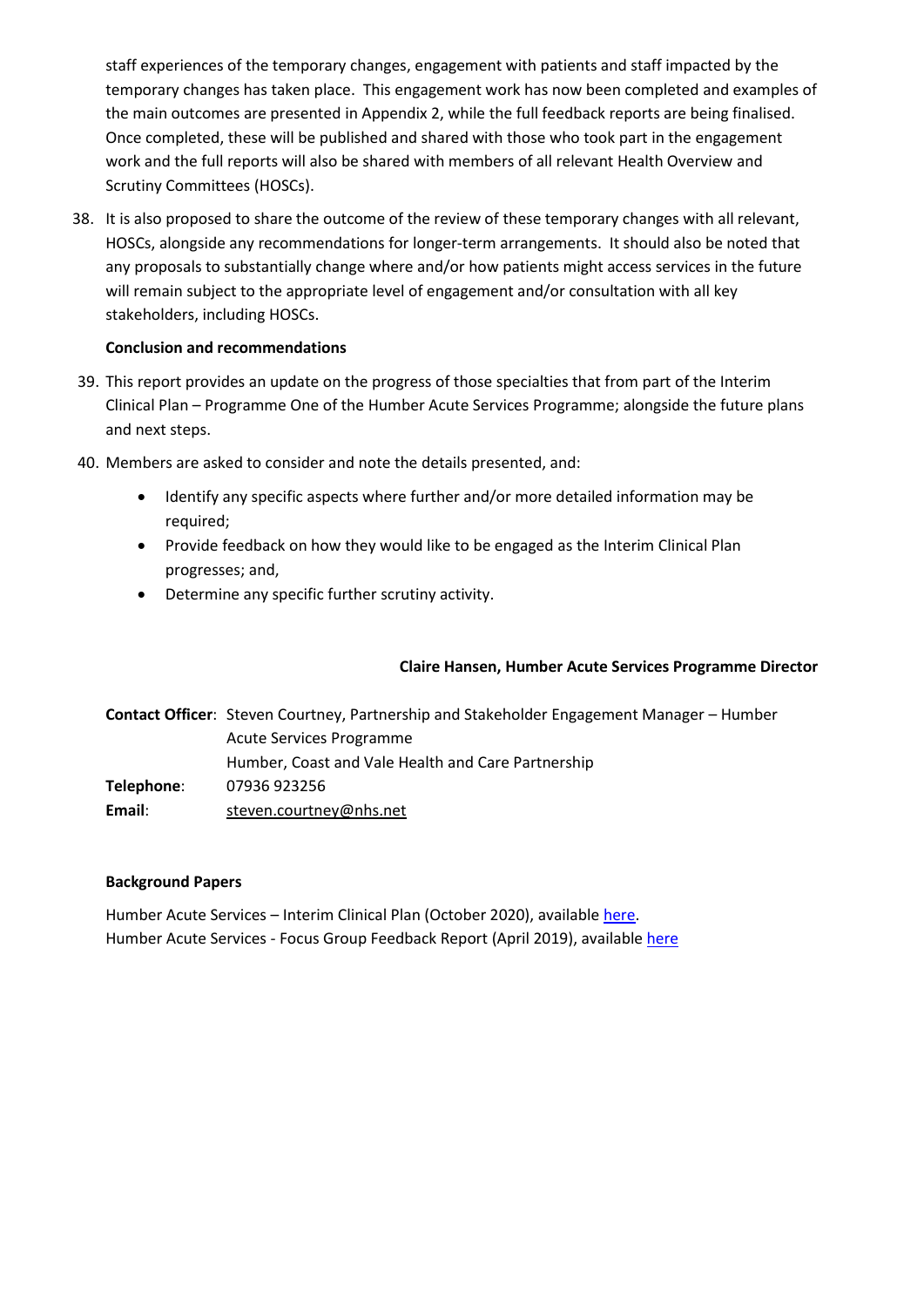# **HUMBER ACUTE SERVICES PROGRAMME PROGRAMME 1: INTERIM CLINICAL PLAN**

# **SPECIALITIES SUMMARY**

| <b>Summary of Clinical Strategy development</b> |                            |  |
|-------------------------------------------------|----------------------------|--|
| <b>PHASE ONE:</b>                               | <b>Dermatology</b>         |  |
|                                                 | <b>Haematology</b>         |  |
|                                                 | <b>Neurology</b>           |  |
|                                                 | <b>Oncology</b>            |  |
| <b>PHASE TWO:</b>                               | <b>Cardiology</b>          |  |
|                                                 | Ear, Nose and Throat (ENT) |  |
|                                                 | Ophthalmology              |  |
| <b>PHASE THREE:</b>                             | Gastroenterology           |  |
|                                                 | <b>Respiratory</b>         |  |
|                                                 | <b>Urology</b>             |  |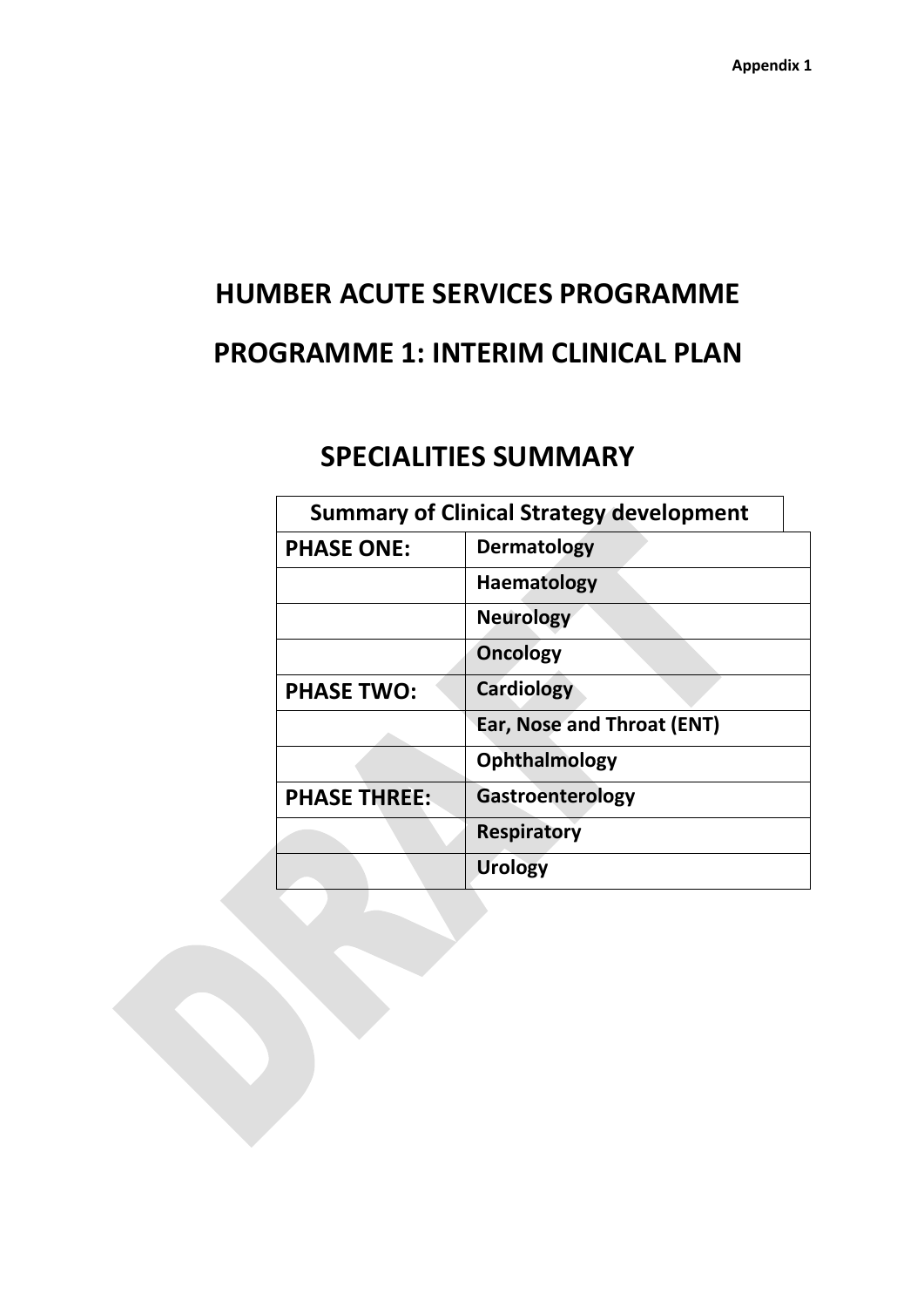### **Summary of Clinical Strategy Development**

| <b>Specialty</b> | <b>Clinical Lead</b> | <b>High level ambitions</b>                                                                                                      |  |
|------------------|----------------------|----------------------------------------------------------------------------------------------------------------------------------|--|
| Phase 1:         |                      |                                                                                                                                  |  |
| Dermatology      | Dr James Haeney      | Outputs of strategic workshop to further explore:                                                                                |  |
| (including       |                      | Patients treated at the right time, in the right place, by the right person<br>$\bullet$                                         |  |
| Plastic Surgery) |                      | Locality/placed based/community led care where appropriate                                                                       |  |
|                  |                      | Integration of plastic surgery into wider portfolio                                                                              |  |
|                  |                      | Hub and spoke model<br>$\bullet$                                                                                                 |  |
|                  |                      | Estates and infrastructure fit for purpose, including digital (e.g. imaging). Pilot in place on North Bank.<br>$\bullet$         |  |
|                  |                      | Robust signposting network – working with partners/providers – for example triage of referrals.                                  |  |
|                  |                      | Improve communications between primary and secondary care $-e.g.$ regular co-located clinics in primary care                     |  |
|                  |                      | and access to training                                                                                                           |  |
| Haematology /    | Dr James Bailey      | In development                                                                                                                   |  |
| Oncology         | (haematology)        | Deliver sustainable high-quality services in the long term.                                                                      |  |
|                  |                      | Improve access and outcomes for patients.<br>$\bullet$                                                                           |  |
|                  | Dr Russell Patmore   | All haematology patients referred into a unified Humber service, led by a Humber team.                                           |  |
|                  | (oncology)           | Address equity of access issues and ensure all patients can access the service regardless of location                            |  |
| Neurology        | To be confirmed      | Patients treated by the most appropriate clinician in the most appropriate setting.<br>$\bullet$                                 |  |
|                  |                      | All referrals managed through a single point of access with a single waiting list<br>$\bullet$                                   |  |
|                  |                      | All staff work as a single team with consistent policies, procedures, pathways and support (irrespective of the<br>$\bullet$     |  |
|                  |                      | employing Trust).                                                                                                                |  |
|                  |                      | Clinicians able to work from any location, with access to all relevant clinical records.<br>$\bullet$                            |  |
|                  |                      | Clinicians able to request diagnostics and other tests at any site<br>$\bullet$                                                  |  |
|                  |                      | Medical teams contribute to a single on-call rota covering all sites                                                             |  |
|                  |                      | The service provided and managed as a single service with a single team                                                          |  |
| Phase 2          |                      |                                                                                                                                  |  |
| Cardiology       | Dr Simon Thackray    | Delivering more than half of its current out-patient and diagnostic activity in the community settings, rather than<br>$\bullet$ |  |
|                  |                      | acute hospitals, by 2024                                                                                                         |  |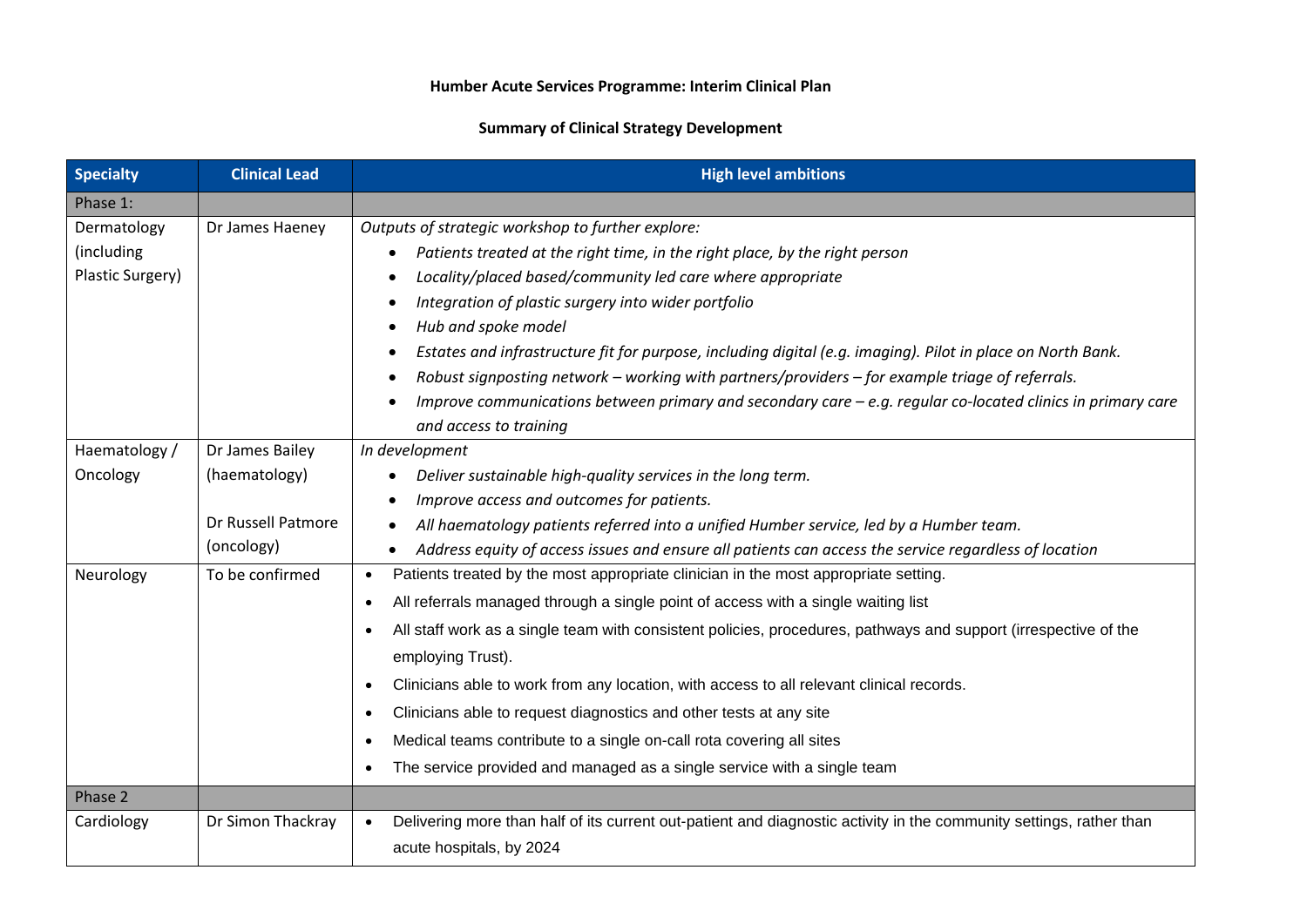### **Summary of Clinical Strategy Development**

|                       |                 | Enhancing the skills of GPs within each Primary Care Network (PCN) through targeting education, training and<br>development.<br>Exploring how, working with PCNs, we manage patient referrals better to help ensure patients get the right sort of<br>$\bullet$<br>help, in the right place and at the right time.<br>Encouraging PCN's to adopt a more consistent digitally based approached, linking with hospital services through as<br>few different digital platforms as possible for the end-to-end patient journey.<br>Increasing visibility of consultant-to-consultant referrals within the same digital platform, providing GPs with an<br>overview of all aspects of patient's treatment and care plans.                                                                                                                            |
|-----------------------|-----------------|-------------------------------------------------------------------------------------------------------------------------------------------------------------------------------------------------------------------------------------------------------------------------------------------------------------------------------------------------------------------------------------------------------------------------------------------------------------------------------------------------------------------------------------------------------------------------------------------------------------------------------------------------------------------------------------------------------------------------------------------------------------------------------------------------------------------------------------------------|
|                       |                 |                                                                                                                                                                                                                                                                                                                                                                                                                                                                                                                                                                                                                                                                                                                                                                                                                                                 |
| Ear, Nose &<br>Throat | To be confirmed | In development<br>Patients treated by the most appropriate clinician in the most appropriate setting, with the clinical team working as<br>a joint team.<br>Improving allied health professional (AHP) services within Audiology to increase 'Straight to test' pathways,<br>reducing wating times and enabling patients to access appropriate services and only referred to specialist ENT<br>team when required.<br>Closer working with primary care team to ensure patients are supported by the right team at the right place.<br>Review the commissioning of services to ensure consistency across the region, for example 'Ear waxing'.<br>Standardising surgical pathways across the region, in line with the Getting It Right First Time (GIRFT)<br>recommendations.<br>Delivering more activity through day case model where feasible. |
| Ophthalmology         | To be confirmed | Focus on the following four main areas where urgent transformation is needed:<br>Wet Age Related Macular Degeneration (AMD)<br>$\circ$<br>Glaucoma<br>$\circ$<br>Diabetic Eye Disease<br>Cataract<br>$\circ$                                                                                                                                                                                                                                                                                                                                                                                                                                                                                                                                                                                                                                    |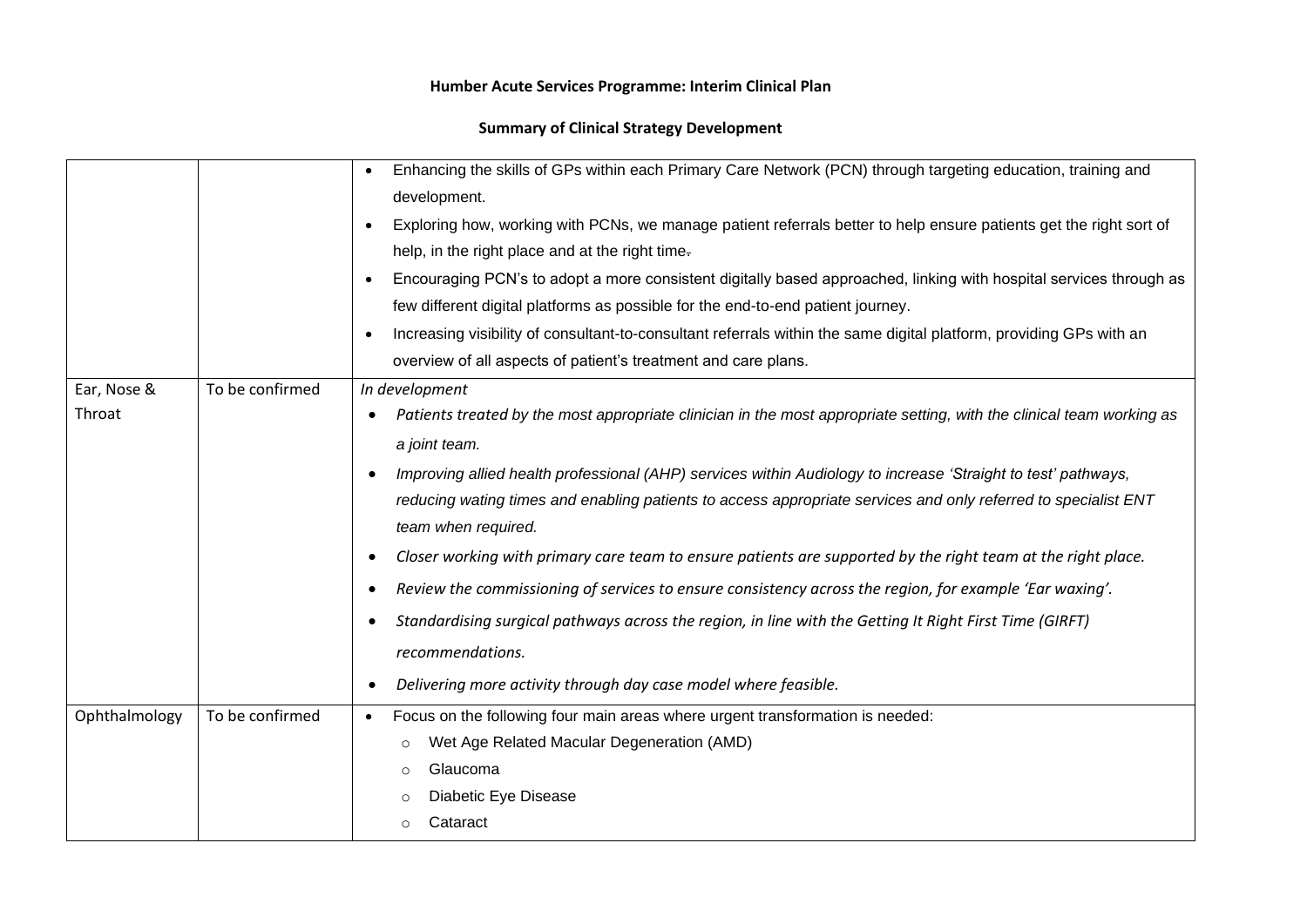### **Summary of Clinical Strategy Development**

|         |                 | Improve digital connectivity through the development of an Eye Electronic Referral System across the Humber to |
|---------|-----------------|----------------------------------------------------------------------------------------------------------------|
|         |                 | improve patient experience, ensure patients are seen in the most appropriate setting and reduce waiting times. |
|         |                 | Use improved digital connectivity to share digital images to help prevent unnecessary trips to hospital (where |
|         |                 | clinically appropriate).                                                                                       |
|         |                 | Improve collaboration between secondary and primary care through consistent triage, advice and guidance        |
|         |                 | services.                                                                                                      |
|         |                 | Transfer post-operative cataract assessments to primary care (for low risk patients), based on arrangements    |
|         |                 | already in place in Hull)                                                                                      |
|         |                 | Develop Ophthalmology Imaging Hubs to provide care closer to home with simplified care pathways to reduce      |
|         |                 | waiting times.                                                                                                 |
| Phase 3 |                 | Gastroenterology, Respiratory, Urology                                                                         |
|         | To be confirmed | Not due yet                                                                                                    |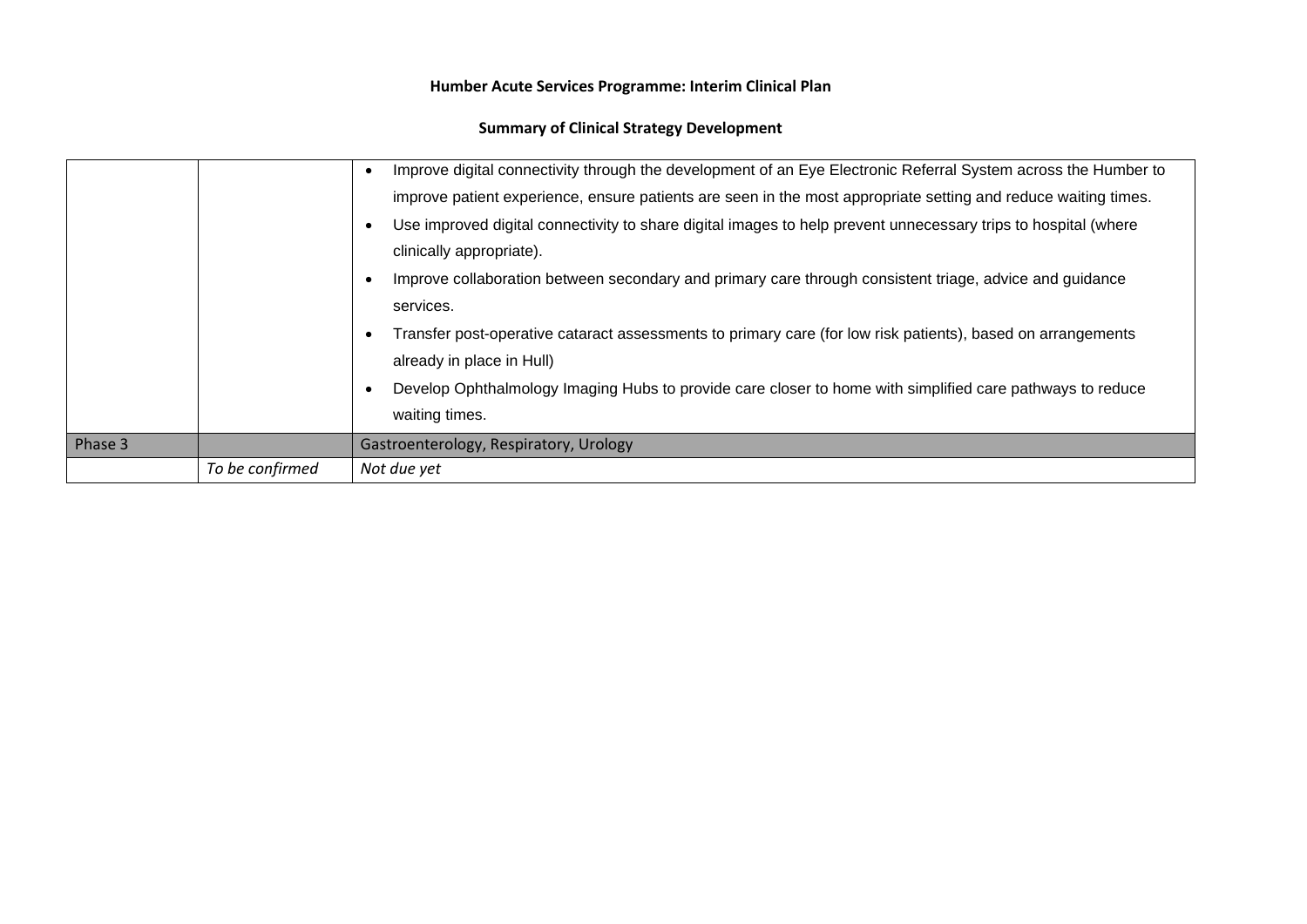### **Specialty Summary**

### **Dermatology**

Dermatology is the investigation, diagnosis and treatment of skin diseases, including hair and nail conditions. Skin disease is very common in the UK and can present in a wide range of different ways, with some examples including skin cancer, acne, eczema and psoriasis.

Dermatology services are provided by both of the acute hospital trusts<sup>2</sup> in the Humber area and there are some short-term concerns regarding the fragility of services, with a significant variation in the clinical pathways for dermatology services, currently.

Dr James Haeney has recently been appointed as the Clinical Director for Dermatology and Plastic Surgery across the Humber, which will help progress to accelerate. The Clinical Director will be working with the clinical teams of both trusts to shape the services; this will include establishing governance and structure needed to help model the services and progress towards the short, medium, and long-term ambitions for dermatology and plastic surgery provision across the Humber.

### **Progress**

- Service scope expanded to include plastic surgery and Clinical Director appointed for Humberwide services.
- Service vision and clinical strategy in development.
- Development of digital referral pathway for GPs to access advice and guidance for patients to determine next steps / treatment.

- Service vision and clinical strategy to be completed and agreed by November 2021.
- Full implementation of digital referral pathway for GPs.
- Continue to assess any impact of the redesign of individual pathways on staff and patients, and appropriately involve those impacted by any proposed changes.

<sup>&</sup>lt;sup>2</sup> Hull University Teaching Hospitals Trust (HUTH) and Northern Lincolnshire and Goole NHS Foundation Trust (NLaG)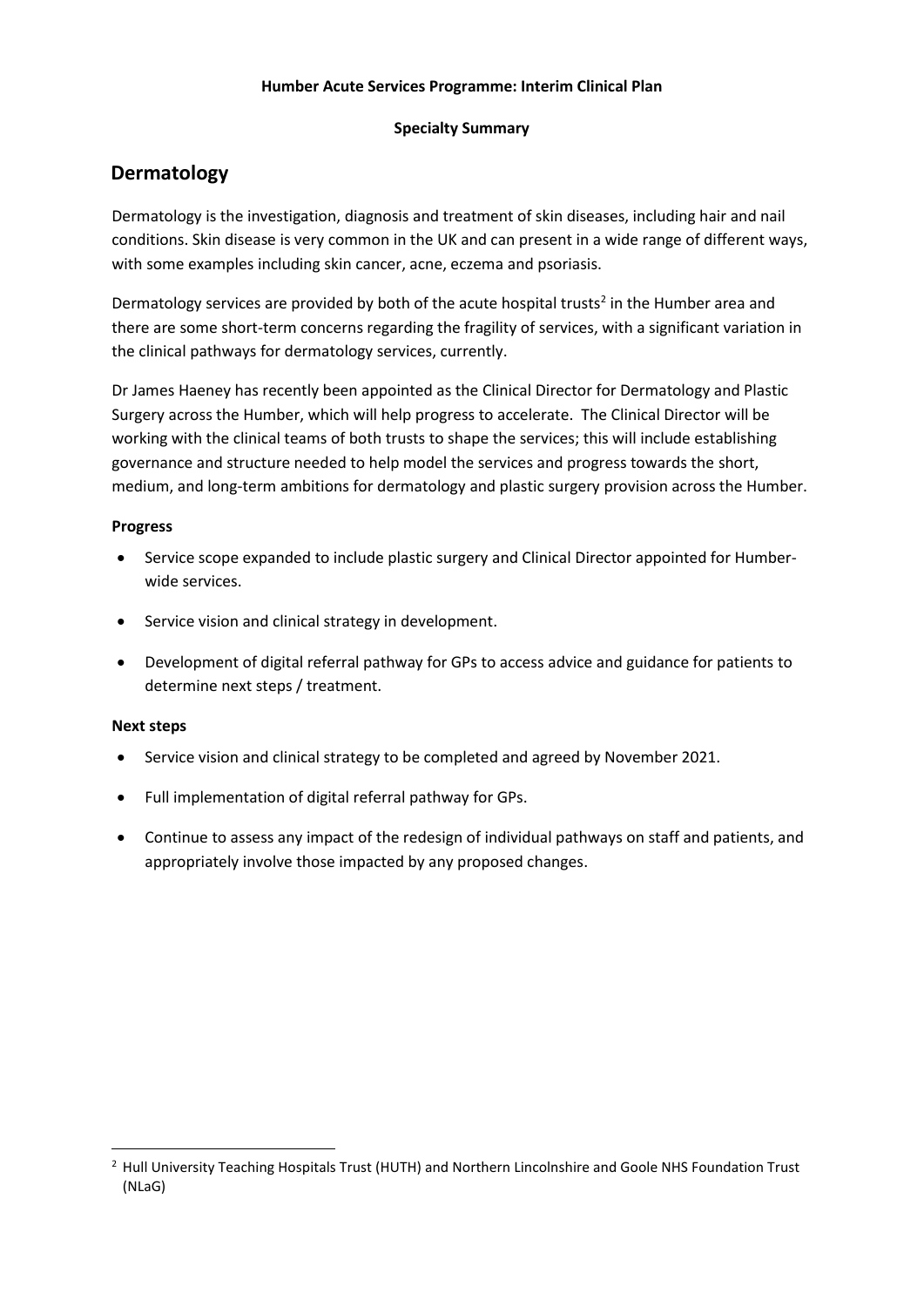### **Specialty Summary**

### **Haematology**

Haematology is concerned with the diagnosis and management of a wide range of benign and malignant disorders of the red and white blood cells, platelets and the coagulation system in adults and children.

The Haematology service provided by Northern Lincolnshire and Goole NHS Foundation Trust (NLaG) has faced medical workforce challenges for some time. In January 2020, permanent changes were introduced to inpatient provision, with all new NLaG inpatients being admitted to Castle Hill Hospital in Cottingham rather than a hospital within Northern Lincolnshire. Additional temporary urgent changes were made to maintain patient safety between July and October 2020, by consolidating Northern Lincolnshire services at Diana Princess of Wales Hospital, Grimsby.

Following implementation of these temporary changes, the service has been undertaking detailed work on the long-term options for the service, which will take into account the patient and staff engagement work undertaken.

The outcome of the options appraisal will inform the development of the haematology clinical service strategy, which is expected to be finalised in November 2021.

### **Progress**

- Inpatient provision transferred from NLaG to HUTH supported by treat and transfer protocol pathway for acute admissions.
- Dr James Bailey appointed to provide clinical leadership across the Humber
- Review of the temporary changes, options appraisal, development of a service vision and clinical strategy all underway.
- Referral Advice System and Advice and Guidance pathways adapted to manage new referrals.
- Trialling a new pathway for joint access/working across different hospital information systems.
- Capacity and demand review concluded, and clinical booking pathway adapted to manage demand, avoid overbooking of clinics and improve overall patient experience.
- Other patient pathways being reviewed to improve outcomes and make best use of resources.

- Outcomes of the review of temporary changes and options development to be concluded and reported by November 2021.
- Service vision and clinical strategy to be completed and agreed by November 2021.
- Continue to assess any impact of the redesign of individual pathways on staff and patients, and appropriately involve those impacted by any proposed changes.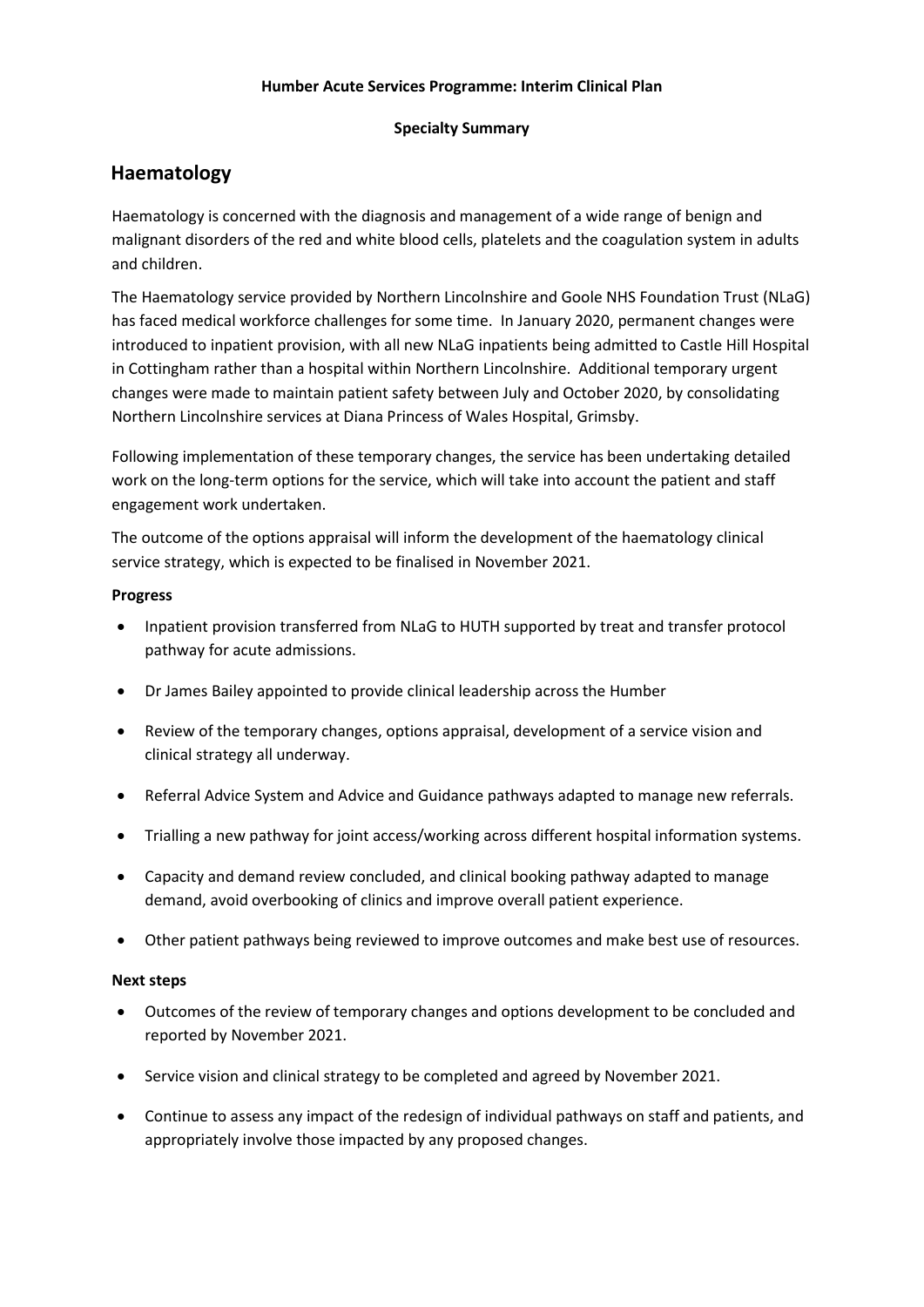### **Specialty Summary**

### **Neurology**

Neurology is a branch of medicine dealing with diagnosis and treatment of a range of disorders and diseases relating to the nervous system (including the brain and spinal cord).

The Neurology service continues to look at how services can be organised and delivered in a way that is responsive to what patients have told us in the past, and will undoubtedly tell us in the future. Work is currently progressing collate a full 'You said, We did' response; which will be published and made available once finalised.

### **Progress**

Neurology is the furthest ahead in terms of developing a single service model working across the Humber.

Neurology will be used as a pilot to test and adapt the approach, which will then be used to inform, replicate and develop arrangements across other specialties.

Neurology services across Hull University Teaching Hospitals NHS Trust (HUTH) and Northern Lincolnshire and Goole NHS Foundation Trust (NLaG) aim to deliver a single Neurology Service across the Humber, on the basis of the following shared and agreed clinical vision and principles:

- Patients should be treated by the most appropriate clinician in the most appropriate setting.
- Clinicians should be able to work from any location, with access to all relevant clinical records.
- Clinicians should be able to request diagnostics and other tests at any site
- Clinicians should have consistent job plans
- All staff will work as a single team with consistent policies, procedures, pathways and support (irrespective of the employing Trust).
- Clinical vacancies will be recruited to as they arise by a single Trust.
- Medical teams will contribute to a single on-call rota covering all sites
- The service will be provided and managed as a single service with a single team
- All referrals will be managed through a single point of access with a single waiting list
- Consistent pathways will be in place at both sites
- Consistent prescribing formularies will be available for all patients

By working together across the Humber, we will be able to provide a more resilient, patient focused and equitable Neurology service for all patients across the Humber. Patients will be triaged more quickly and directed to the right specialist clinician straight away; rather than the existing two-step process that involves an initial general neurology assessment and referral (if required) to the relevant specialist Neurologist. While specialist clinics and services will continue to be located at HUTH (as the Specialist Tertiary Neurosciences Centre), the new triaged approach will shorten waiting times for individual patients (particularly on the south bank) and create additional capacity across the service, by streamlining how patients are assessed and directed to the right service. This approach will help reduce waiting lists overall.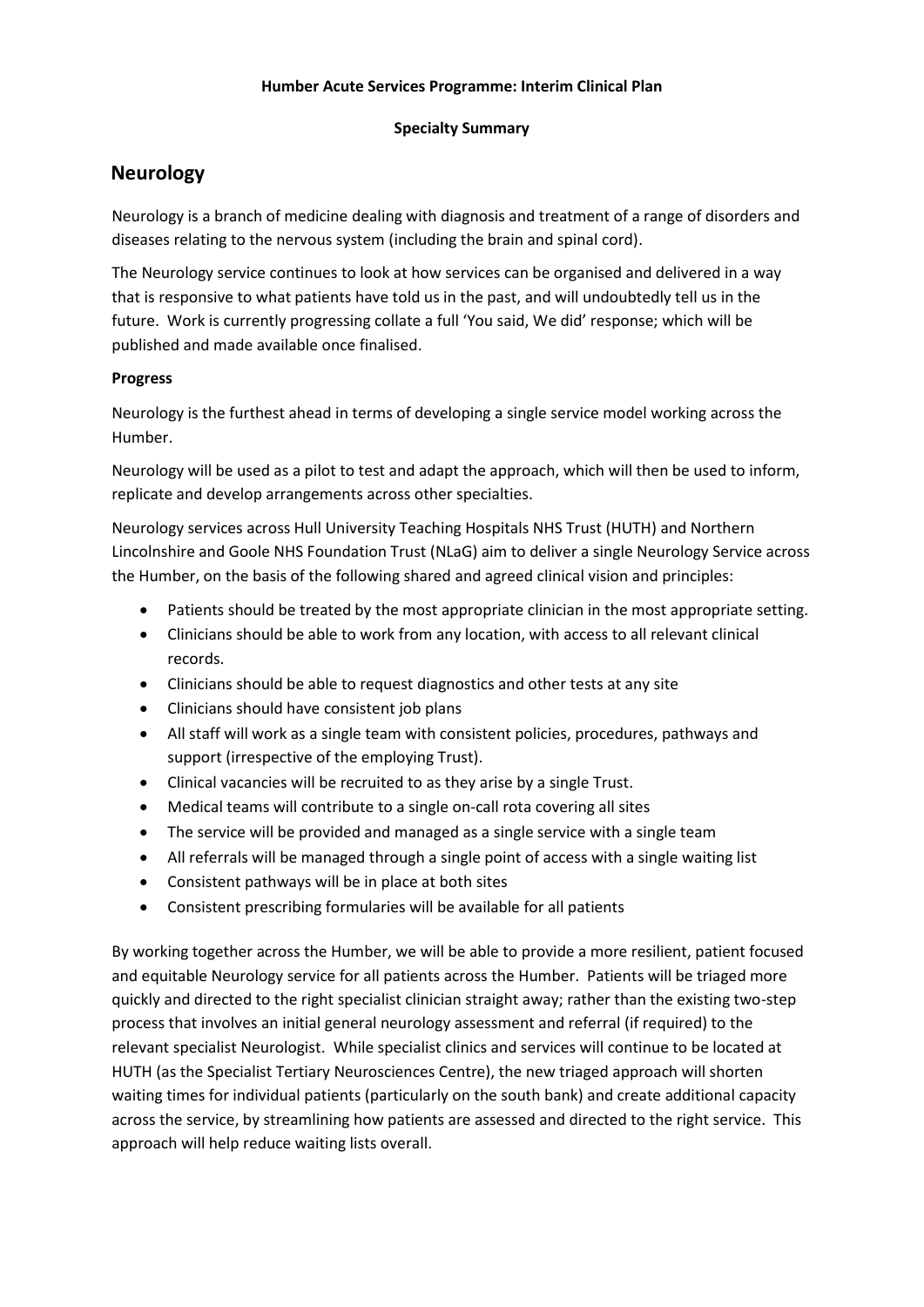### **Specialty Summary**

41. The development of a single service model is supported (and informed) by patient feedback previously gathered<sup>3</sup>, where patients shared their views on the services provided (summarised below).

|   | <b>What's Good</b>                                           |   | What needs to change           |
|---|--------------------------------------------------------------|---|--------------------------------|
|   | Responsive services                                          |   | Ineffective communication      |
|   | High quality care                                            | ٠ | Delays and/or lack of capacity |
|   | Multidisciplinary care (when services<br>work well together) |   | Boundary and access issues     |
|   | <b>Ideas for change</b>                                      |   | Please don't change            |
|   | Single point of contact                                      |   | Quality of service             |
|   | Better use of IT/digital                                     |   | Ability to access              |
| ٠ | Making best use of workforce                                 |   |                                |
|   | Support for broader needs                                    |   |                                |
|   | Improve access for all                                       |   |                                |

### **Next steps**

Based on these shared principles it is intended to mobilise the single service on the following basis:

- Hull University Teaching Hospitals NHS Trust (HUTH) will be the named lead provider of Neurology services across the Humber, with a single management team.
- All activity will be recorded on a HUTH clinical patient record system (Lorenzo) and all referrals will be received through a single point, tracked and managed (through a single Patient Target List (PTL)) by a single clinical administration team at HUTH.
- A provider-to-provider agreement will be in place for both acute trusts to jointly cover the service costs and patient activity will be carried out across both Trusts, with clinicians able to request diagnostics and investigations at both Trusts.
- All current and future vacant posts will be recruited by HUTH.

Patients will be supported by the Specialist Nurse at their nearest site, rather than having their care automatically transferred to a HUTH consultant. This will be a significant improvement to patient care, as travel can be extremely difficult and challenging with some neurological conditions

It is also planned to increase the number of consultant neurologists across the single service that will create additional capacity, particularly in Northern Lincolnshire, to in-reach Emergency Departments and General Medical wards to provide specialist neurology care to patients and clinics for acute care.

<sup>&</sup>lt;sup>3</sup> Humber Acute Services - Focus Group Feedback Report (April 2019) – availabl[e here](https://humbercoastandvale.org.uk/wp-content/uploads/2019/04/Focus-Groups-Feedback-Report_final.pdf)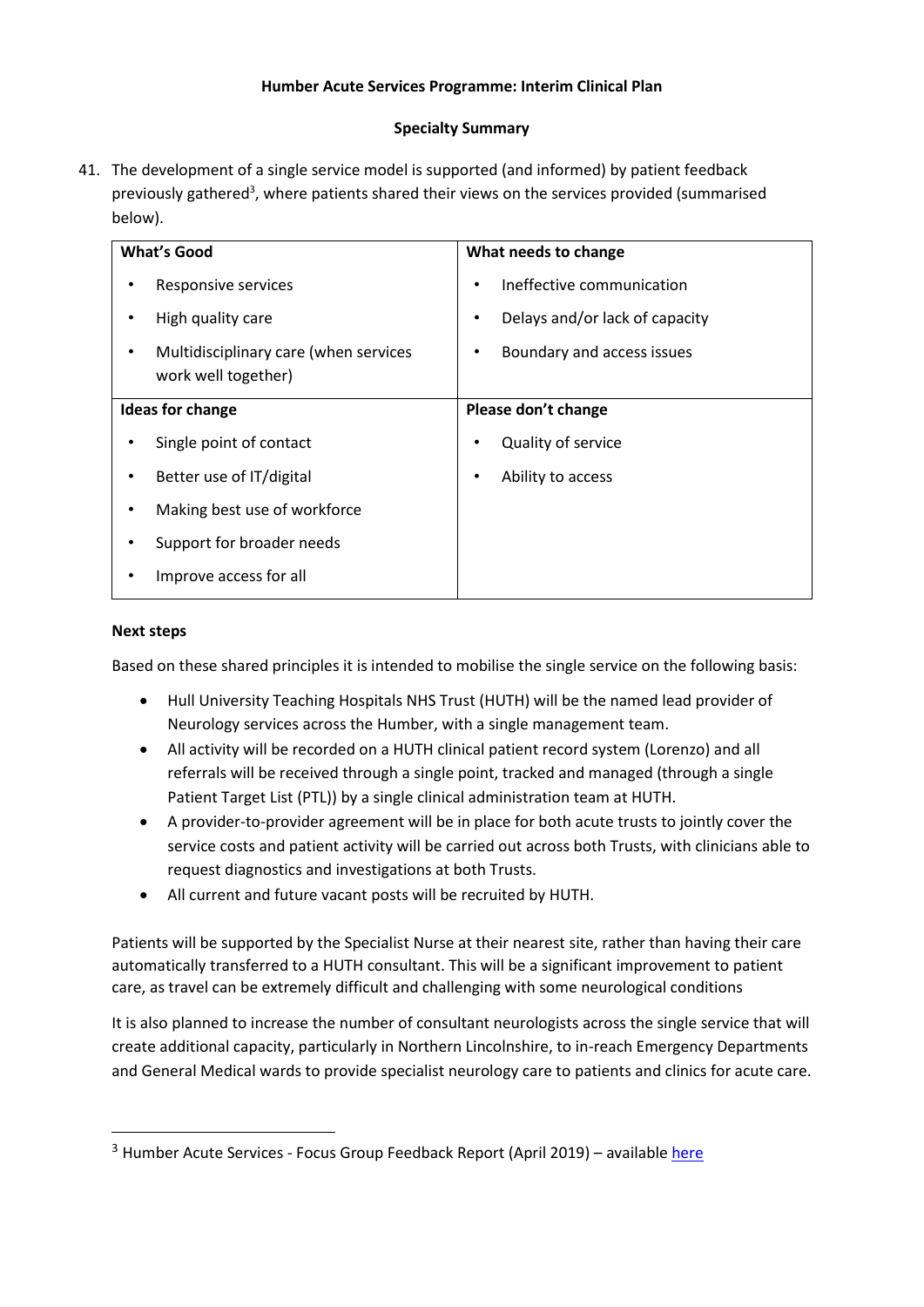### **Specialty Summary**

This will improve the overall quality of care and patient experience, while also reducing hospital admissions and reduce patient's length of stay (as in patients).

A number of the developments outlined above have not been done before and require detailed technological changes and testing to ensure the new system works as intended, in order to put this type of work into practice across Neurology and in other service areas. Mobilisation of the single Neurology service is planned to take place during October 2021 and is anticipated to be followed by a further period of transition and development, likely to run until March 2022. During this time the single service will continue to be consolidated and embedded, alongside an ongoing assessment of the longer-term resource requirements (compared to planned assumptions) to ensure the long-term sustainability and delivery of a combined, single service.

The Neurology service continues to look at how services can be organised and delivered in a way that responds to what patients have told us in the past, and will undoubtedly tell us in the future. Work is currently progressing collate a full 'You said, We did' response; which will be published and made available once finalised.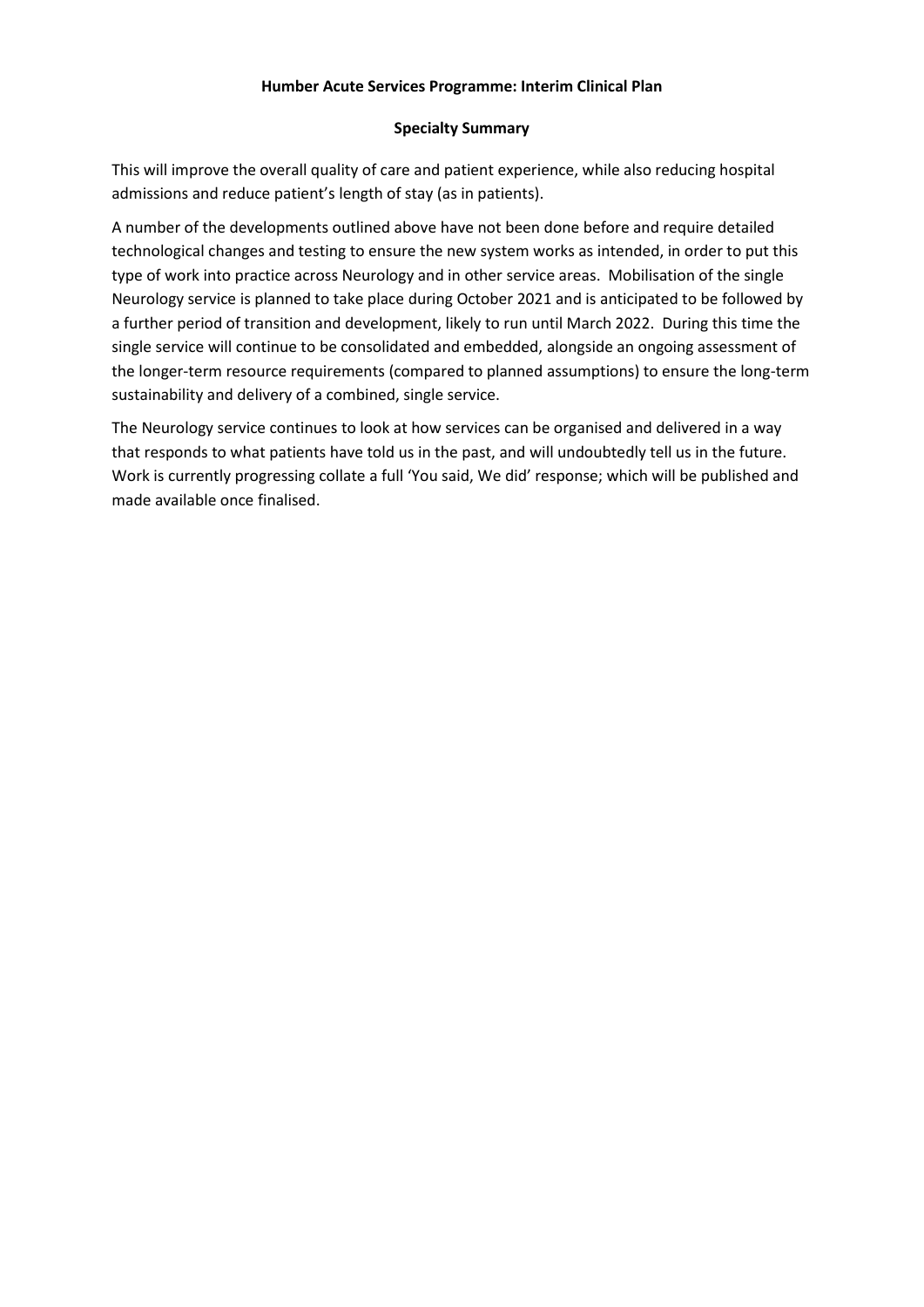### **Specialty Summary**

### **Oncology**

Oncology is a branch of medicine that deals with the prevention, diagnosis and treatment of cancer. In recent years, Oncology services have seen the introduction of new and more effective treatments and at the same time have become increasingly challenged because of a growing national and international shortage of medical and clinical oncologists. In addition, patients are often living longer with their cancer, receiving more lines of treatment (with increased complexity) and are often on treatment for prolonged periods of time – rather than having what used to be seen as traditional chemotherapy for a defined short period.

Hull University Teaching Hospitals NHS Trust (HUTH) provides a range of high-quality oncology services at the Queen's Centre, Castle Hill Hospital in Cottingham for patients from Hull, East Riding and surrounding areas; and for a number of years, arrangements have been in place for HUTH to provide a range of oncology services at Scarborough, Bridlington, Diana Princess of Wales and Scunthorpe General hospitals, on behalf of the respective acute trusts in those areas.

In recent years, workforce challenges continue locally, with a number of consultant vacancies (reflecting the national and international shortage) and an increase (and growing) demand for services – resulting in the Oncology team being unable to continue to deliver all aspects of the current service. Cancer referrals are expected to continue to grow in the coming months and years.

Oncology services have also seen the introduction of new and more effective treatments and at the same time have become increasingly challenged because of a growing national and international shortage of medical and clinical oncologists. In addition, patients are living longer with their cancer, receiving more lines of treatment (with increased complexity) and are often on treatment for prolonged periods of time rather than having what used to be seen as traditional chemotherapy for a defined short period.

Continued workforce challenges and the need to ensure the safety of patients resulted in the following temporary service changes being implement across the Humber in January 2020:

- All first outpatient appointments for new patients to be provided at the Queen's Centre at Castle Hill Hospital, Cottingham or Diana Princess of Wales Hospital, Grimsby.
- Patients with Gynaecological or Renal cancers to have their Consultant face to face outpatient appointments at Castle Hill Hospital (with chemotherapy sessions for these patients continuing at both Scunthorpe and Grimsby).

In August 2021, due to further workforce pressures, additional temporary changes were introduced specifically relating to breast oncology service across the Humber and impacting on patients who would previously have been seen in Grimsby or Scunthorpe – with all newly diagnosed breast oncology patients will have their first appointment at Castle Hill Hospital in Hull; (with chemotherapy sessions for these patients continuing at both Scunthorpe and Grimsby).

Following implementation of these temporary changes, the service has been undertaking an options appraisal on the long-term options for the service, which will take into account the patient and staff engagement work undertaken.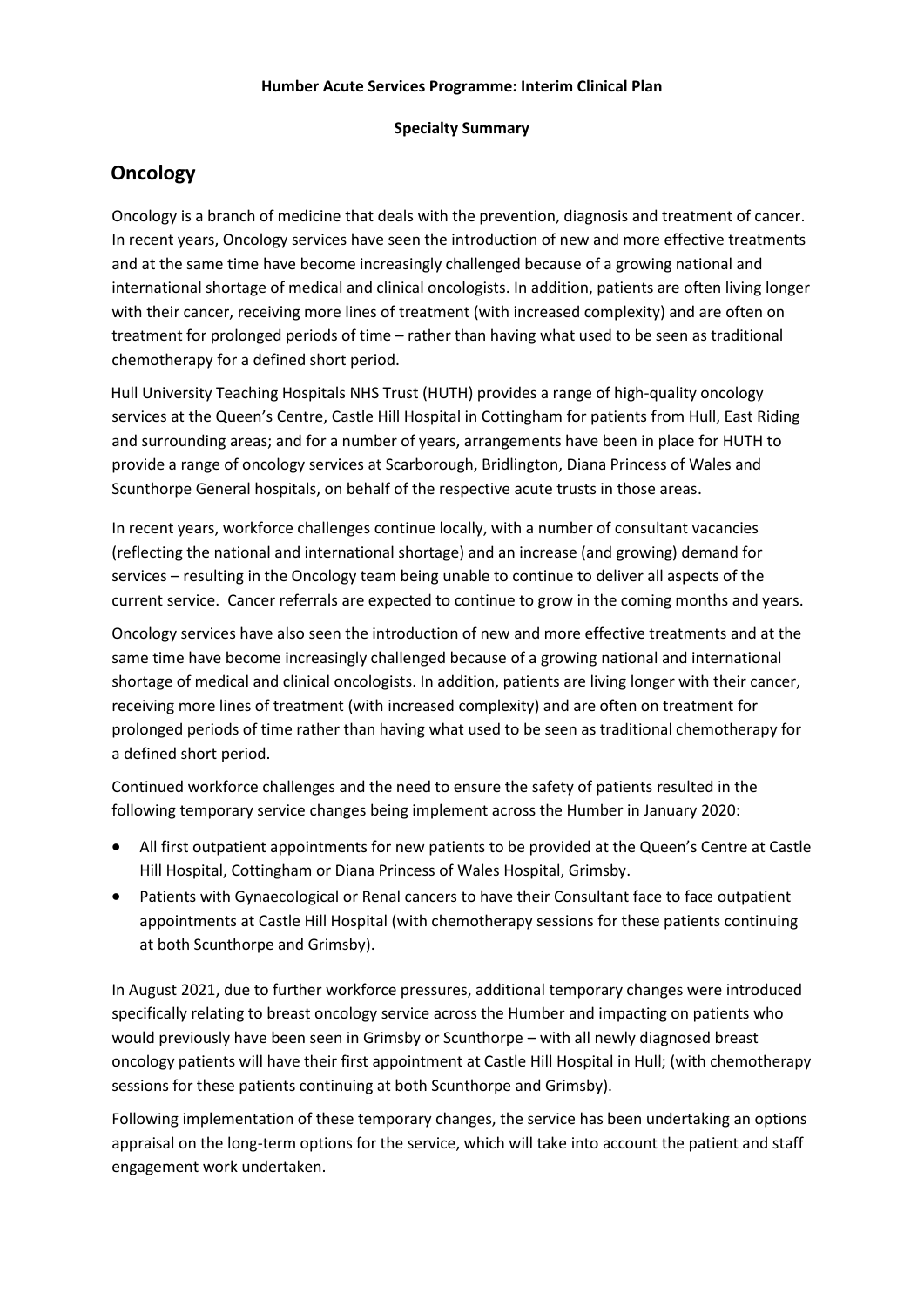### **Specialty Summary**

The outcome of the options appraisal will inform the development of the oncology clinical service strategy, which is expected to be finalised in November 2021.

### **Progress**

- Service stabilisation measures and mitigations implemented, with ongoing review to ensure effectiveness and to understand the overall impact.
- Elements of other pathways reviewed as part of ongoing mitigations to address service challenges, such as the use of telephone follow-ups (where clinically appropriate).
- Dr Russell Patmore appointed to provide clinical leadership for services across the Humber
- Review of the temporary changes, options appraisal, development of a service vision and clinical strategy all underway.

- Outcomes of the review of temporary changes and options development to be concluded and reported by October 2021.
- Service vision and clinical strategy to be completed and agreed by November 2021.
- Continue to assess any impact of the redesign of individual pathways on staff and patients, and appropriately involve those impacted by any proposed changes.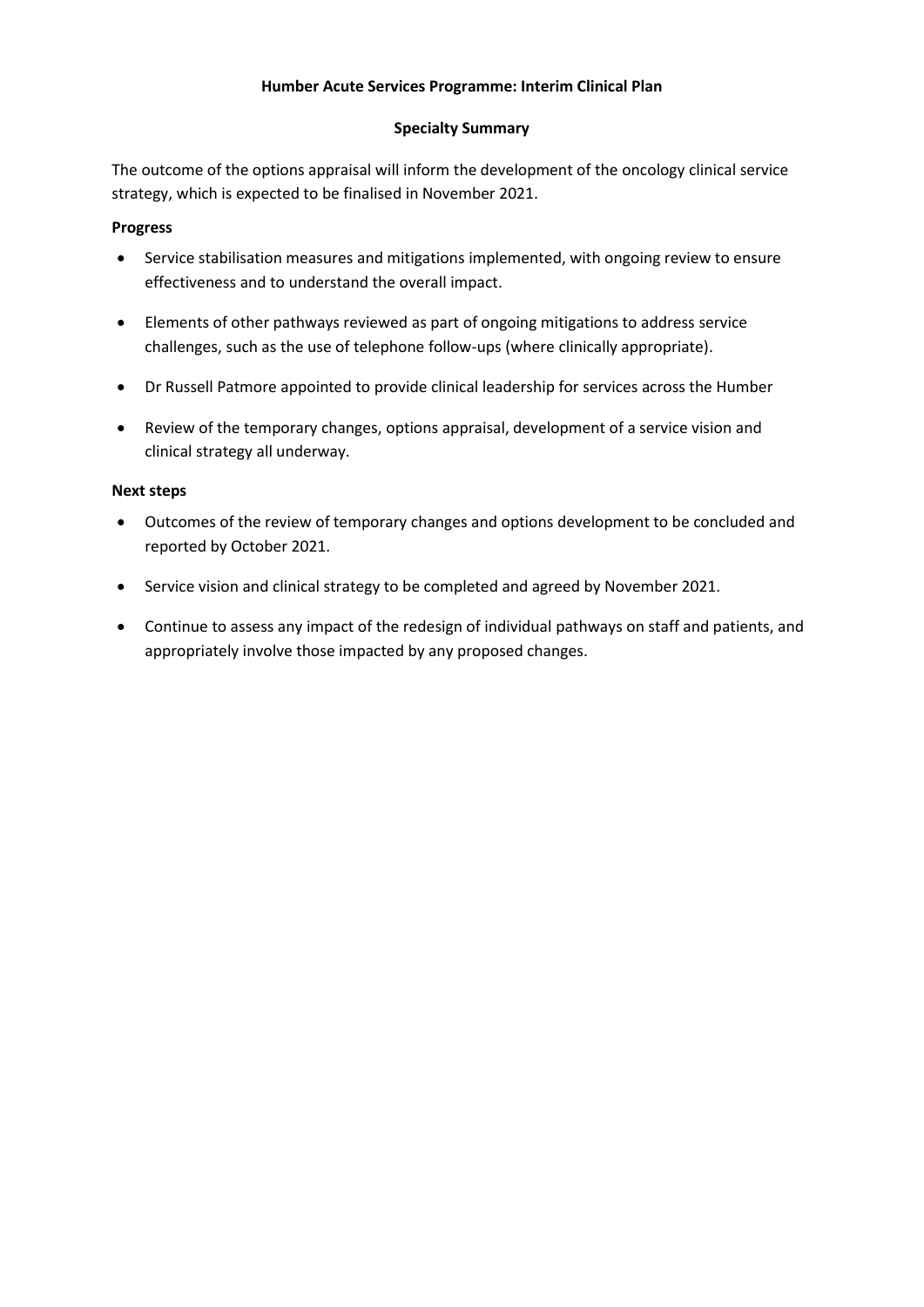### **Specialty Summary**

### **Cardiology**

Cardiology is the medical specialty that involves the diagnosis and treatment of diseases, conditions, or defects of the heart and circulatory system. The circulatory system is made up of blood vessels (arteries and veins) that carry blood away from and towards the heart. Through arteries, the circulatory system carries oxygen, nutrients, and hormones to cells throughout the body, while the veins help remove waste products, like carbon dioxide.

Working collaboratively is a significant priority for the cardiology service and cardiac services locally and, in line with the NHS Long Term Plan, by 2024 the service is aiming to deliver more than half of its current out-patient and diagnostic activity in community settings, rather than acute hospitals – using facilities such as community diagnostic hubs (CDHs), community cardiology clinics, and maximising the use of technology to offer patients an alternative to a traditional face-to-face appointment (where appropriate) – for example with the use of telehealth or virtual appointments.

This will also involve a more integrated approach and closer working with local GP practices (through Primary Care Networks (PCNs)) – in ways similar to the Connected Health network model outlined in Annex 1.

### **Progress**

- Dr Simon Thackray appointed as Clinical Director for Humber-wide services.
- Through the development of its service vision and clinical service strategy, the cardiology service is aiming to maximise opportunities for integration and collaboration by promoting a greater degree of joined-up working between local GP practices, community services and hospitals for the benefit of people across the Humber and wider region. Some other examples of opportunities to help deliver more integrated cardiology services include:
	- o Enhancing the skills of GPs within each Primary Care Network (PCN) through targeting education, training and development.
	- o Exploring how, working with PCNs, we manage patient referrals better to help ensure patients get the right sort of help, in the right place and at the right time.
	- $\circ$  Encouraging PCN's to adopt a more consistent digitally based approached, linking with hospital services through as few different digital platforms as possible for the end-to-end patient journey.
	- o Increasing visibility of consultant-to-consultant referrals within the same digital platform, providing GPs with an overview of all aspects of patient's treatment and care plans.

- Service vision and clinical strategy to be completed and agreed by November 2021.
- Further roll-out of the Connected Health Network (CHN) model (detailed below).
- Focus on actions to deliver the agreed service vision and clinical strategy.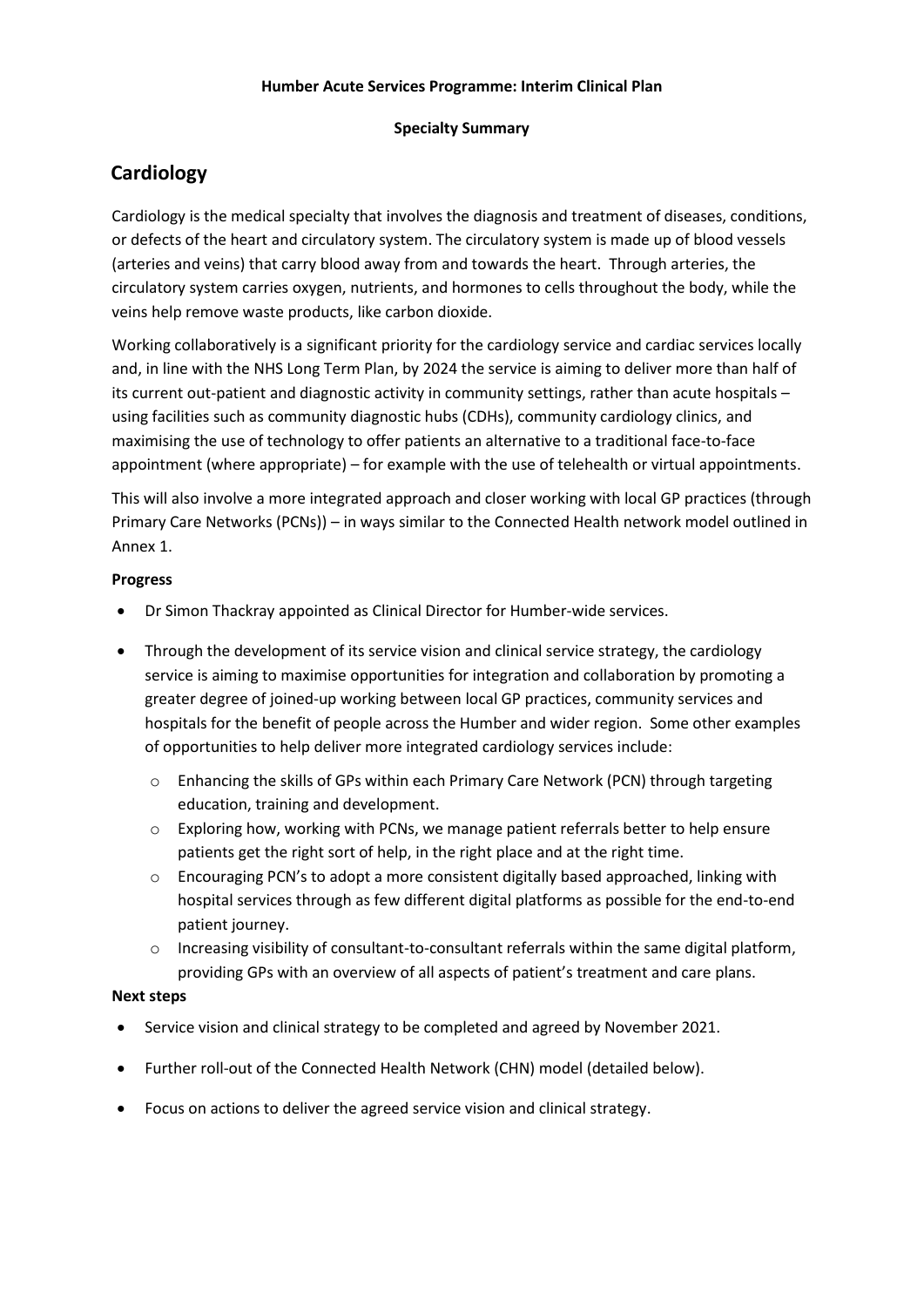#### **The Connected Health Network model**

#### **Introduction**

Northern Lincolnshire and Goole NHS Foundation Trust and Meridian Health Group have piloted an innovative model for delivering outpatient services, working across traditional boundaries and putting the patient at the centre of the care delivery model.

The Connected Health Network (CHN) model represents a transformative break from the traditional model of patients being referred by primary care into secondary care, by health and care professionals working across organisational boundaries, with GPs working in partnership with specialists to provide ongoing care and support to patients when they need it. The CHN can be considered as an extension of the GP practice rather than the traditional model which sees GPs referring patients to secondary care, subsequent waiting lists for patients and then patients eventually discharged by the specialist to the care of their GP until specialist advice is once more required and the cycle repeats for the patient.

In order to reduce cardiology outpatient waiting times and provide cardiology patients with integrated care, this pilot scheme involved senior clinicians from NLaG worked with colleagues at Meridian Primary Care Network (PCN) to deliver a radically different model of cardiology outpatient care. This involved partners working across traditional boundaries and referral processes by sharing care and putting the patient at the centre of the delivery model.

### **What's different about the Connected Health Network (CHN) model**

The traditional model of patient care often includes patients being referred from primary care (GPs) into secondary care (hospitals) for specialist care and then discharged back from the specialist to the care of their GP once the assessment and treatment has been completed. This cycle is repeated each time the GP needs specialist advice in the care and treatment of the patient.

The CHN model brings GPs and specialists together in partnership to provide ongoing care and support to patients when they need it, enabling fast and easy communication and decision-making between GPs and specialists, with the patient avoiding visiting clinical settings wherever possible.

### **How the Connected Health Network (CHN) model works**

GPs refer into the service using their own primary care patient record system without needing to refer into secondary care. The CHN administration process is jointly managed by administrative staff from the PCN and secondary care, with shared access to the primary care patient record. The administrative team carry out a digital literacy assessment of every patient and obtain their consent for how they would like to be contacted e.g. text, email, telephone, letter.

Specialist will typically review the referral within a week and in most cases the patient does not need to be seen in person and any additional information can be obtained by speaking to the patient directly from any location.

In cases instances where invasive diagnostics are needed and where the patient needs to attend hospital, the specialist will make the necessary arrangements, supported by administrative colleagues who ensure all clinic administration is completed and facilitate arrangements with patients. Both the primary care and secondary care records are also updated to ensure all systems remain up-to-date.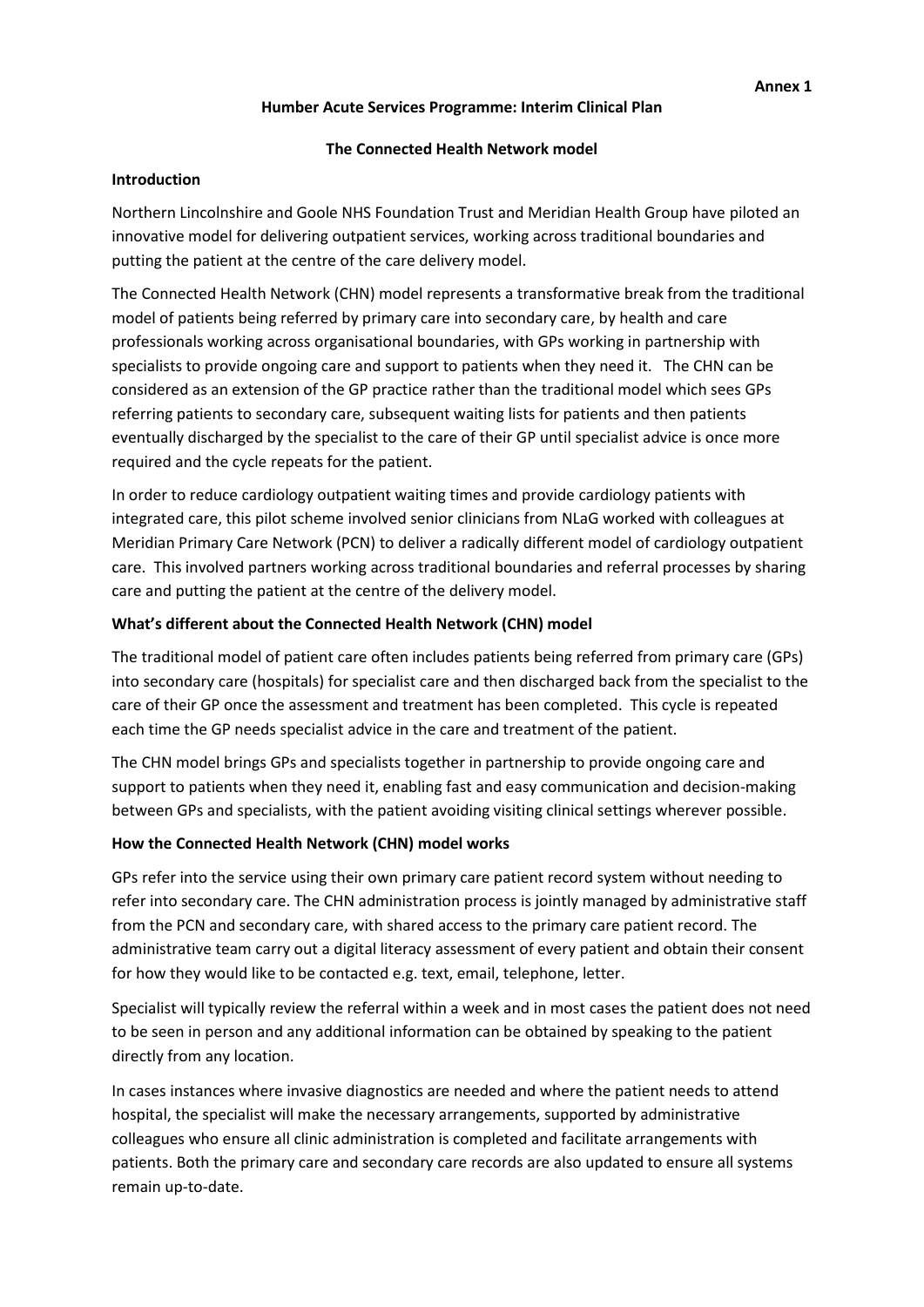### **The Connected Health Network model Benefits of the Connected Health Network (CHN) model**

The Connected Health Network (CHN) model offers the opportunity to deliver a number of benefits to patients in terms of reduced waiting times, seamless care and only attending hospitals when needed.

The CHN pilot delivered some impressive results from working in a different way:

- waiting times for patients drastically reduced (typical wait time for CHN referral = 1 week compared with 16 week wait time for new outpatient appointment).
- The backlog of follow up appointments for Meridian PCN cardiology patients was cleared within 4 months.
- Only 30% of patients required hospital based intervention.
- Minimised 'in person' clinical attendances and supported patients to make use of digital communication

The CHN model is currently being rolled out in cardiology across additional Primary Care Networks.

### **Summary**

The Connected Health Network (CHN) model is a great example of some of the outcomes we are trying to achieve through the Interim Clinical Plan; and how working differently can help us deliver improved patient experiences, reduce waiting times, and make better use of our collective resources to deliver good patient outcomes.

There are plans to trial the CHN model across additional specialties during 2021/22.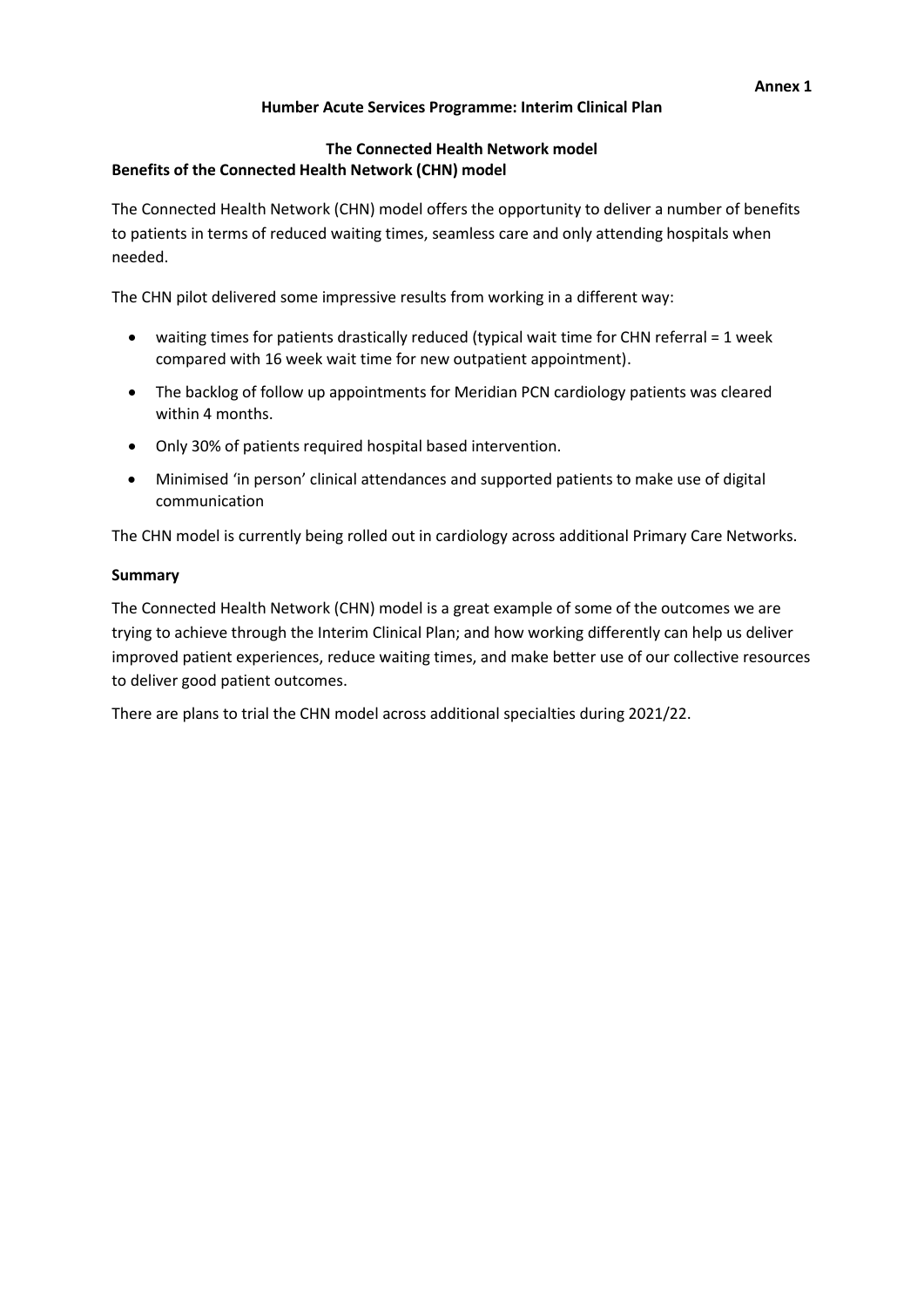### **Specialty Summary**

### **Ear, Nose and Throat (ENT)**

ENT services cover the diagnosis and treatment of conditions and diseases affecting the ear, nose, throat, head and neck. This can include anything from balance disorders, nasal polyps, snoring and nasal blockages to more complex areas such as tumours of the throat and larynx, head and neck cancers and thyroid disorders.

There are workforce challenges and long waiting times within ENT services, which have been significantly impacted by COVID-19. Waiting times are now amongst the longest of all services

### **Progress**

- Service vision and clinical strategy in development.
- Discussions held with Audiology teams across both Trusts to review current pathways, challenges and priorities.
- Primary/Secondary care group established to co-produce joint pathways of care.
- Continuing to work with regional Getting It Right First Time (GIRFT) team and Humber, Coast and Vale (HCV) recovery group for implementing GIRFT recommended pathways.

- Recruit to Humber-wide clinical lead.
- Outcomes of the review of temporary changes to be concluded and reported by November 2021.
- Service vision and clinical strategy to be completed and agreed by November 2021.
- Streamline pathways to improve consistency of services across the Humber footprint sharing resources where appropriate.
- Focus on GIRFT recommended pathways for high volume/ low complexity procedures; aiming to increase day case activity.
- Review 'straight to test' pathways for Audiology to reduce waiting lists and minimise delays for patients.
- Work with HUTH Audiology and ENT team to develop case for change to establish a Balance Assessment Service in NLaG (not currently established).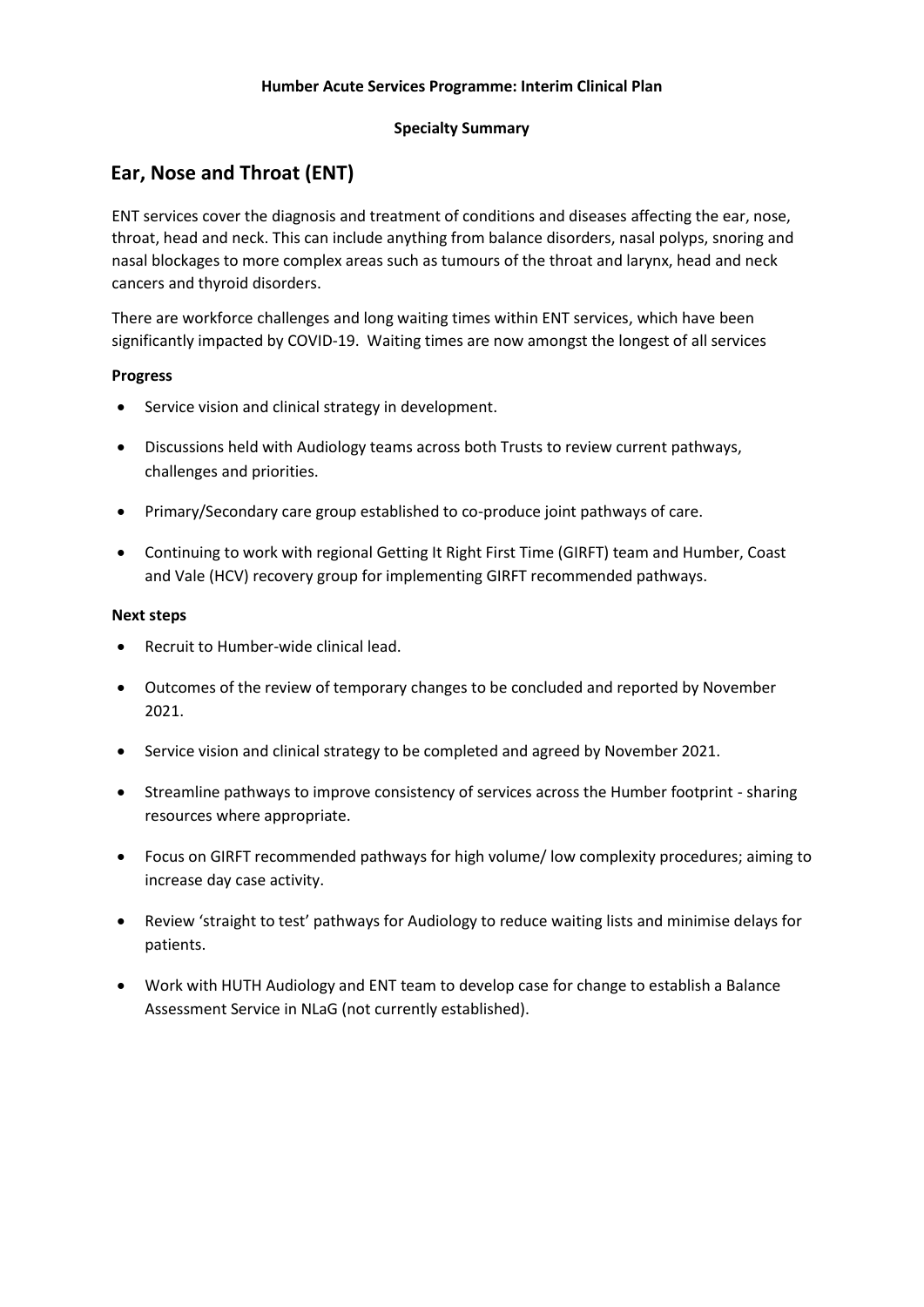### **Specialty Summary**

### **Ophthalmology**

Ophthalmology is a branch of medicine that deals with the structure, functions, and diseases of the eye. The increasing demand for eye health services means there is an urgent need to modernise the service, reduce the flow of patients into the Hospital Eye Service and treat patients within other settings.

The vast majority of ophthalmology / eye health care is delivered in the Hospital Eye Services at our two local acute trusts; NLaG and HUTH. Very little treatment to resolution is delivered in primary care and community ophthalmology services are not provided locally. Unlike many specialties where patients are seen, treated and discharged, many ophthalmology patients may remain on the patient list for many years; and the four main areas within ophthalmology where urgent transformation is needed are:

- Wet Age Related Macular Degeneration (AMD)
- Glaucoma
- Diabetic Eye Disease
- Cataract

### Opticians and optometrists

Across the Humber, there are 97 opticians with General Ophthalmology Service (GOS) contracts, as follows:

- 36 in the East Riding of Yorkshire:
- 28 in Hull;
- 17 in North Lincolnshire: and.
- 17 in North East Lincolnshire.

Currently opticians and optometrists can only make referrals to the Hospital Eye service (HES) via email or a paper referral and cannot access the NHS e-Referral service. In addition, presently there is no digital connectivity between the two trusts and they use different Electronic Patient Records (EPR) systems.

Improving digital connectivity between community providers and hospital-based services will improve referrals and management of patients across providers. The ability to share digital images with hospital teams will help to prevent unnecessary trips to hospital for some patients.

A provider to deliver an Eye Electronic Referral System across the Humber has been identified following a rigorous procurement process, and formal appointment is expected in the very near future. Following this appointment there will be a period of contract mobilisation, with full system roll out planned to start by November 2021. Alongside roll out of the Eye Electronic Referral System, revised pathways will be developed and agreed to allow for triage and advice and guidance to be implemented using images acquired through the new system.

It is anticipated these improvements will allow some patients with low-risk conditions to be managed effectively by their local optician, whilst also creating more capacity within the Hospital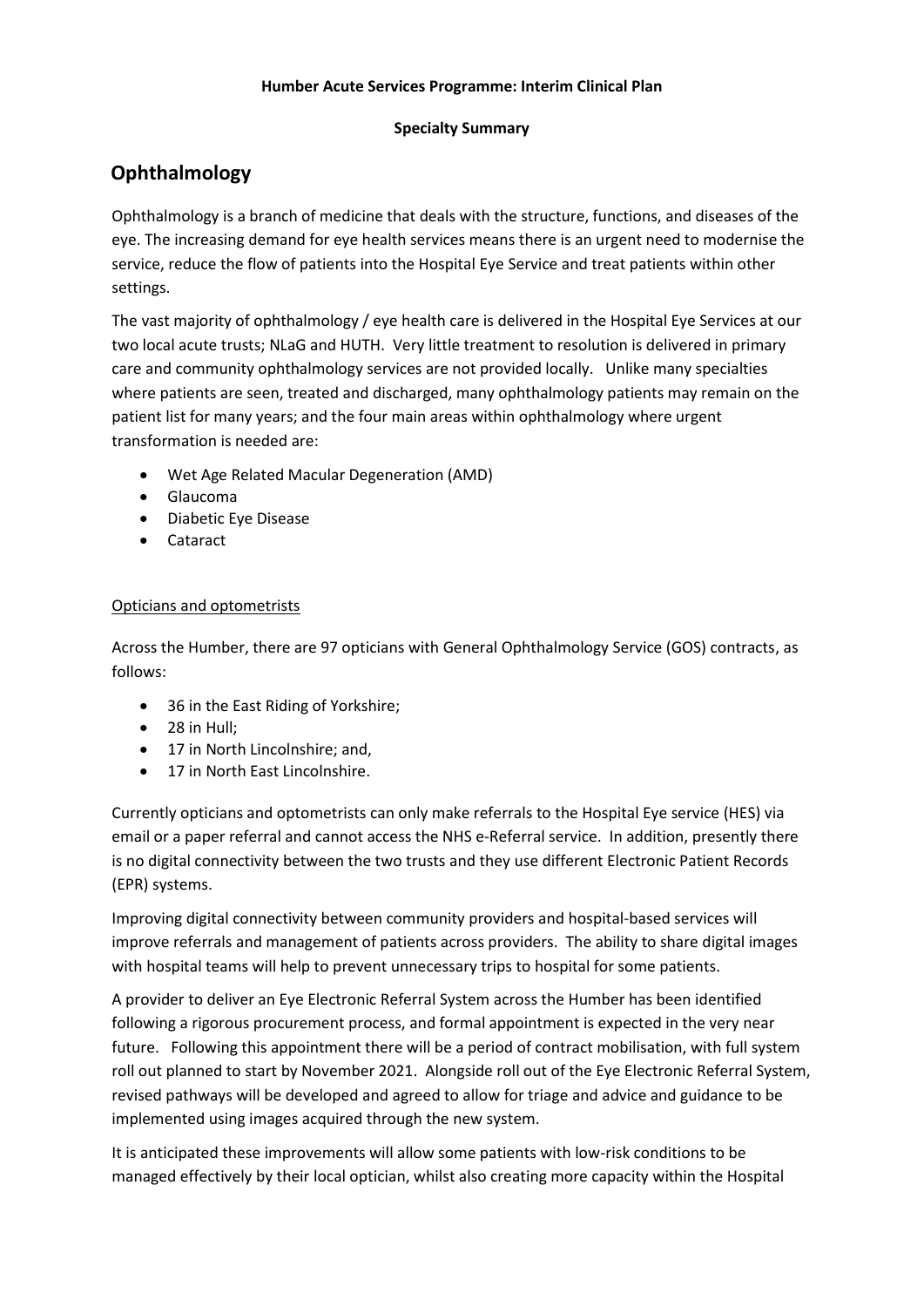### **Specialty Summary**

Eye Service to treat patients with more serious conditions. It will also allow patients to be seen quicker in an appropriate setting and help reducing waiting lists and waiting times.

Further work has also been undertaken to reach an agreement in principle for Post-Operative Cataract Assessments (for low-risk patients) to be carried out in primary care settings, such as opticians and optometrists. This too would provide care closer to home for many patients, while freeing up capacity in the Hospital Eye Service to treat patients with more serious conditions. Contract negotiations are underway and are expected to be concluded in the near future.

### **Treating patients in other locations**

The development of "Community Ophthalmic Imaging Hubs" is another aspect that could address some of the challenges facing ophthalmology services. While patients would still remain under the overall care of their current clinician, "Imaging Hubs" would allow much of the ongoing monitoring of conditions such as Glaucoma, Wet Age-Related Macular Degeneration (AMD), Diabetes and other retinal conditions to be carried out in community settings closer to home for many patients.

Creating 'Imaging Hubs' would also free up more hospital appointments for those patients who need ongoing active management of their conditions and planned care to avoid sight loss. By taking a collaborative approach, both trusts could maintain their presence in existing locations while improving patient access to services and making some services closer to patients' homes.

A draft business case proposing two community imaging hubs (1 north bank; 1 south bank) is in development, alongside a capital investment bid in the region of £1M.

### **Progress**

- Provider for Eye Electronic Referral System agreed following procurement process
- Draft business case proposing two community imaging hubs (1 north bank; 1 south bank) developed and capital investment bid submitted (£0.5M per imaging hub).
- Agreement in principle for Post-Operative Cataract Assessments to be moved into Primary Care and contract negotiations underway.

- Eye Electronic Referral System contract to be finalised with system roll out planned for October/November 2021.
- Revised pathways to be agreed to allow for triage and advice & guidance to be implemented using images acquired in primary care and submitted with referrals.
- Finalise community imaging hubs business case for consideration through respective internal governance arrangements by November 2021.
- Post-Operative Cataract pathway and processes to be finalised in September 2021, and contract negotiations to be concluded.
- Service vision and clinical strategy to be completed and agreed by November 2021.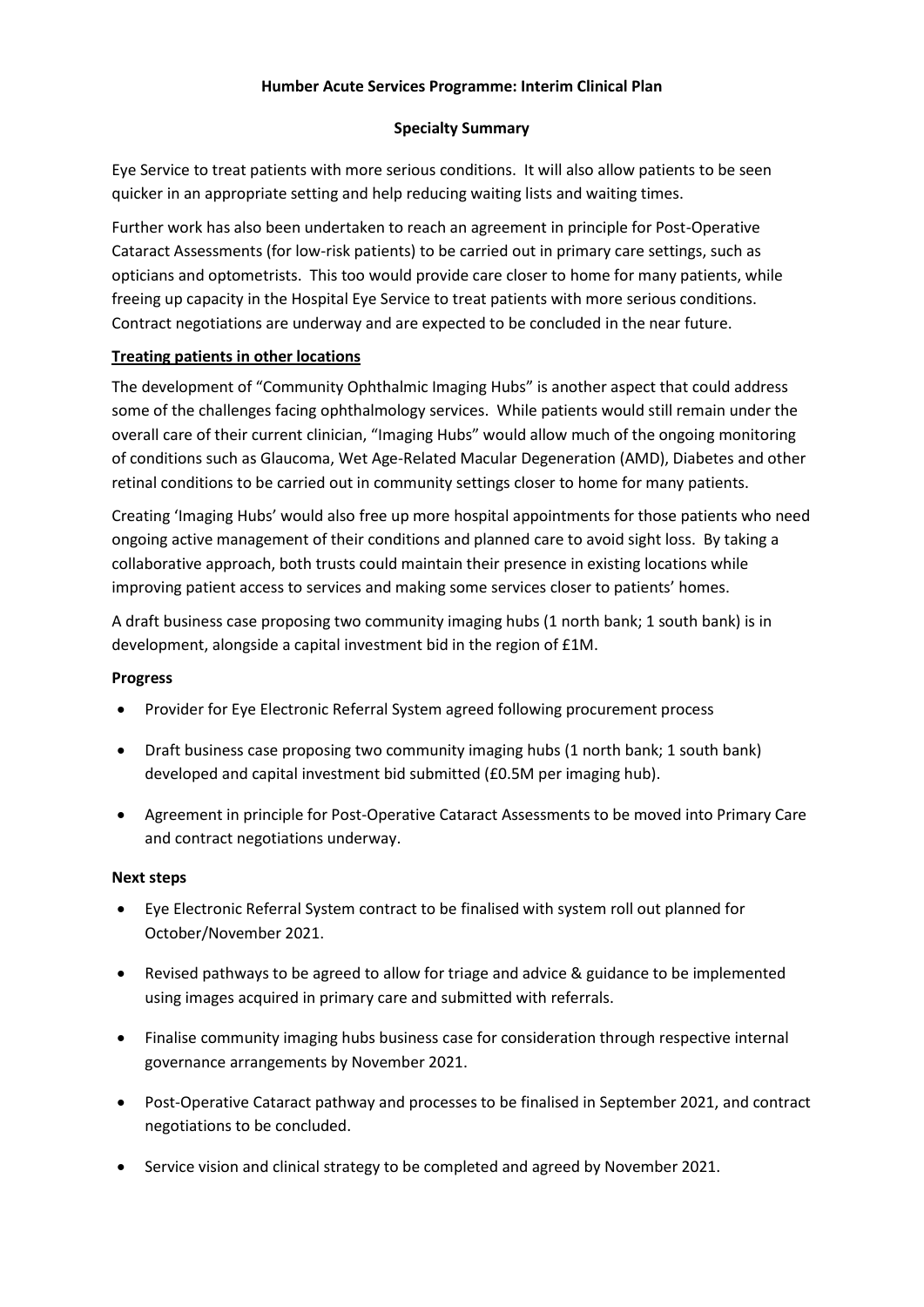### **Specialty Summary**

### **Gastroenterology**

Gastroenterology is a branch of medicine concerned with the investigation, diagnosis, treatment and prevention of conditions and diseases affecting the stomach and intestines, in addition to the liver, gallbladder, biliary tree and pancreas.

There are significant challenges within gastroenterology services in relation to workforce, capacity and demand and waiting times. Gastroenterology also spans both programmes 1 and 2, which means looking at immediate as well as longer term changes, and there are strong interdependencies with endoscopy services.

### **Progress**

• Scoping work for the speciality.

- Finalise the scoping work.
- Service vision and clinical strategy to be completed and agreed in 2022.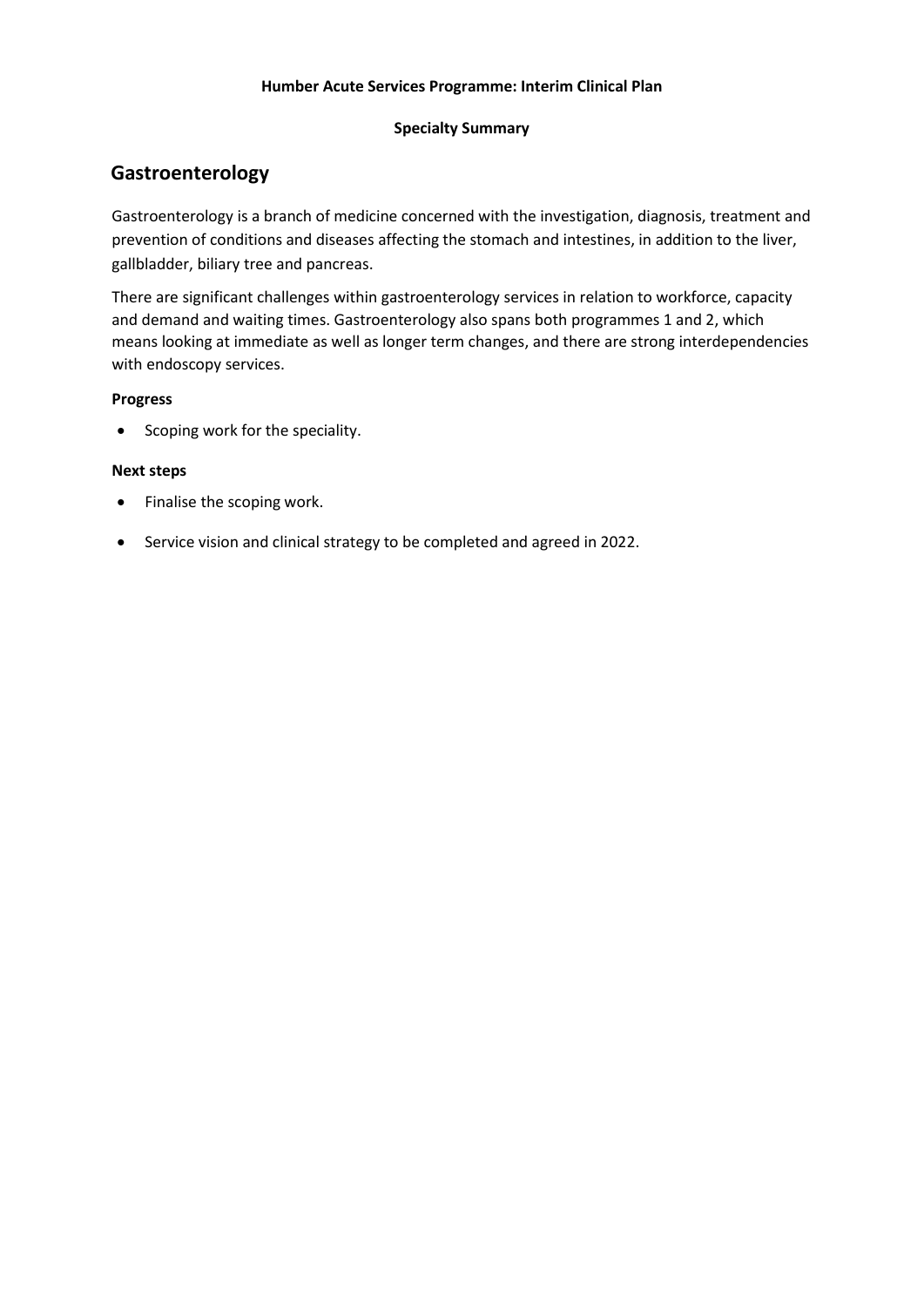### **Specialty Summary**

### **Respiratory**

Respiratory services are concerned with the treatment and care for patients with various respiratory conditions including chronic obstructive pulmonary disease (COPD), asthma, bronchiectasis, interstitial lung diseases and tuberculosis (TB).

Most recently, respiratory services remain heavily utilised in the treatment and care of patients affected by the immediate and longer-term impacts of COVID.

### **Progress**

- Scoping work for the speciality.
- Some initial work around pathway mapping specifically in relation to Home Ventilation.

- Finalise the scoping work.
- Service vision and clinical strategy to be completed and agreed in 2022.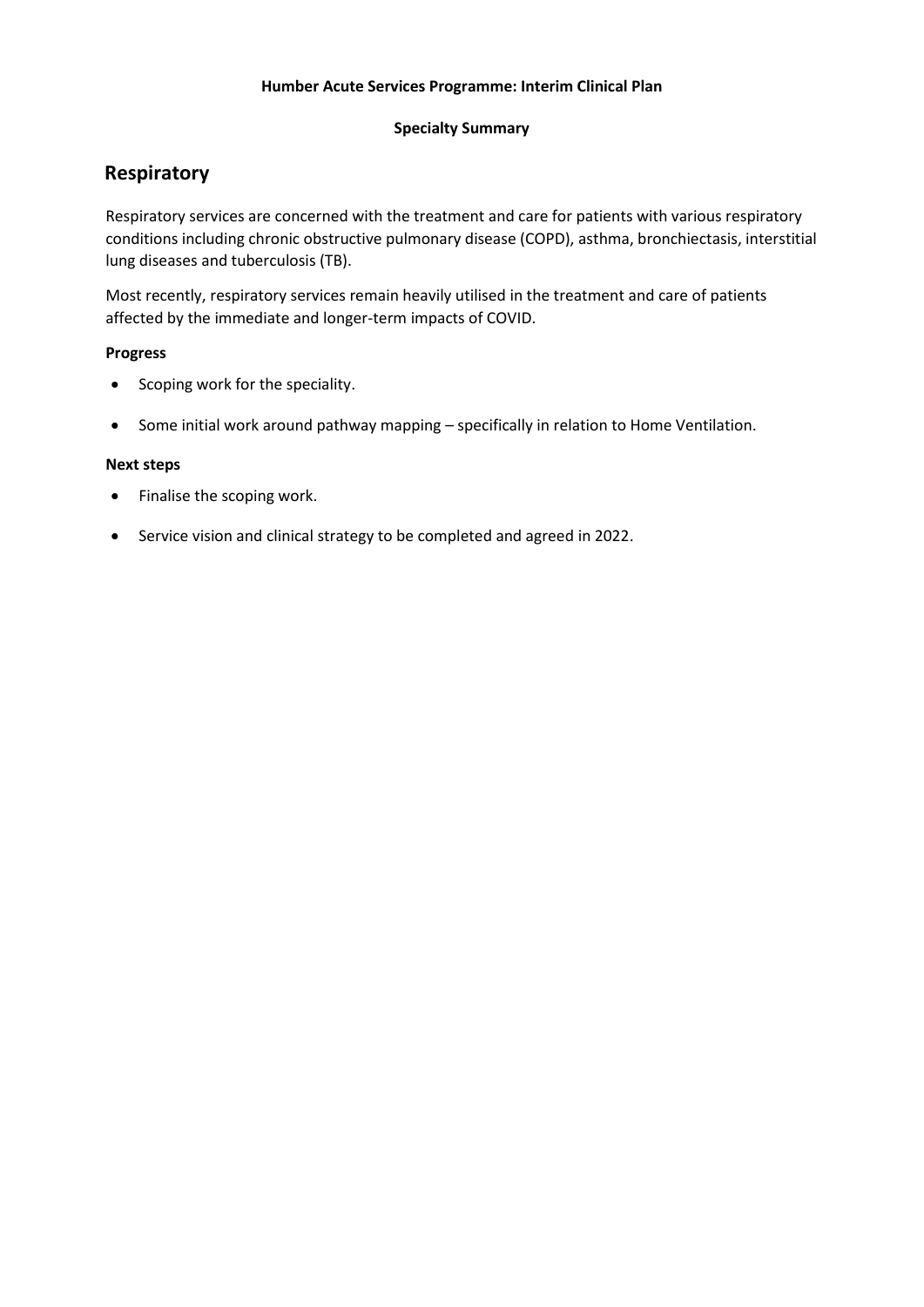### **Specialty Summary**

### **Urology**

Urology is the branch of medicine concerned with the diagnosis and treatment of conditions and diseases affecting the female urinary system and the male genitourinary tract. This includes the diagnosis and treatment of disorders affecting the kidneys, ureters, bladder, prostate and male reproductive organs.

Urology services have seen significant increases in referrals year on year, in particular linked to urgent and cancer pathways. This has led to significant waiting time challenges within the service, for both routine and cancer care.

### **Progress**

- Service vision and clinical strategy in development.
- Continuing to work with regional Getting it right first time (GIRFT) team and Humber Coast and Vale (HCV) recovery group for implementing GIRFT recommended pathways.

- Outcomes of the review of temporary changes to be concluded and reported by November 2021.
- Service vision and clinical strategy to be completed and agreed in early 2022.
- Streamline pathways to improve consistency of services across the Humber footprint sharing resources where appropriate.
- Focus on a number of GIRFT recommended pathways for high volume/ low complexity procedures; aiming to increase day case activity.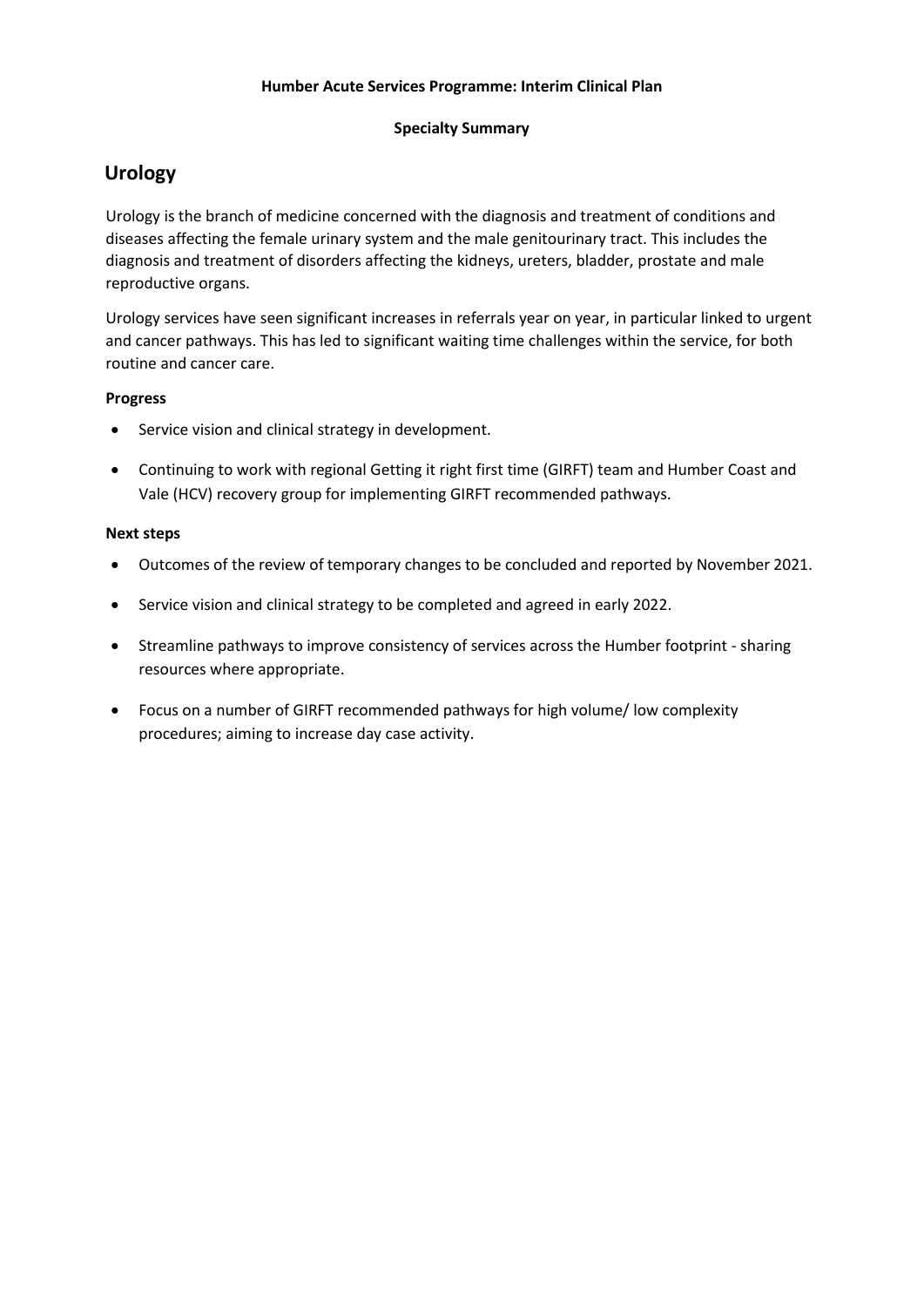| <b>Service area</b>         | <b>Stakeholders</b> | <b>Key messages</b>                                                                                                                                                                                                                                                                                                                                                                                                                                                                                                                                                                                    | <b>Comments / Response</b>                                                                                                                                                                                            |
|-----------------------------|---------------------|--------------------------------------------------------------------------------------------------------------------------------------------------------------------------------------------------------------------------------------------------------------------------------------------------------------------------------------------------------------------------------------------------------------------------------------------------------------------------------------------------------------------------------------------------------------------------------------------------------|-----------------------------------------------------------------------------------------------------------------------------------------------------------------------------------------------------------------------|
| Ear, Nose &<br>Throat (ENT) | Patients            | Most respondents extremely satisfied with the care received.<br>$\bullet$<br>All respondents travelled to appointments by car - with most<br>$\bullet$<br>using their own vehicle.<br>Respondents reported the temporary changes had little or no<br>$\bullet$<br>impact on the quality of their care or experience.<br>Respondents reported the temporary changes had little or no<br>$\bullet$<br>impact on the quality or their experience of aftercare.                                                                                                                                            | With a limited number of responses, we have to<br>$\bullet$<br>be careful how we interpret and use the data at<br>this stage.<br>The feedback received is being used by the teams<br>reviewing the temporary changes. |
|                             | <b>Staff</b>        | All respondents said they found it easy or very easy to<br>$\bullet$<br>communicate with ENT colleagues across different sites if they<br>needed advice or support.<br>50% (2) of respondents rated their experience of working in the<br>$\bullet$<br>ENT department as good or excellent.<br>Overall feedback suggests there has been limited improvement to<br>$\bullet$<br>staff's day-to-day working as a result of the temporary changes.                                                                                                                                                        |                                                                                                                                                                                                                       |
| Urology                     | Patients            | The feedback captured is largely positive with all respondents<br>$\bullet$<br>telling us their quality of care and the success of their treatment<br>was very good.<br>All respondents said communication was good ((4) 80%) or very<br>$\bullet$<br>good ((1) 20%)<br>The overall experience of care was rated very good ((3) 60%) or<br>$\bullet$<br>good ((2) 40%).<br>All respondents were able to get to SGH in less than 45 minutes<br>$\bullet$<br>travel time from their homes.<br>80% (4) respondents made their own way to Scunthorpe General<br>$\bullet$<br>Hospital to access treatment. | With a limited number of responses, we have to<br>$\bullet$<br>be careful how we interpret and use the data.<br>The feedback received is being used by the teams<br>reviewing the temporary changes.                  |
|                             | Staff               | Most respondents who answered (89% (8)) said they found it easy<br>$\bullet$<br>or very easy to communicate with Urology colleagues across<br>different sites if they needed advice or support. 1 (11%)<br>respondent said it was very difficult.                                                                                                                                                                                                                                                                                                                                                      |                                                                                                                                                                                                                       |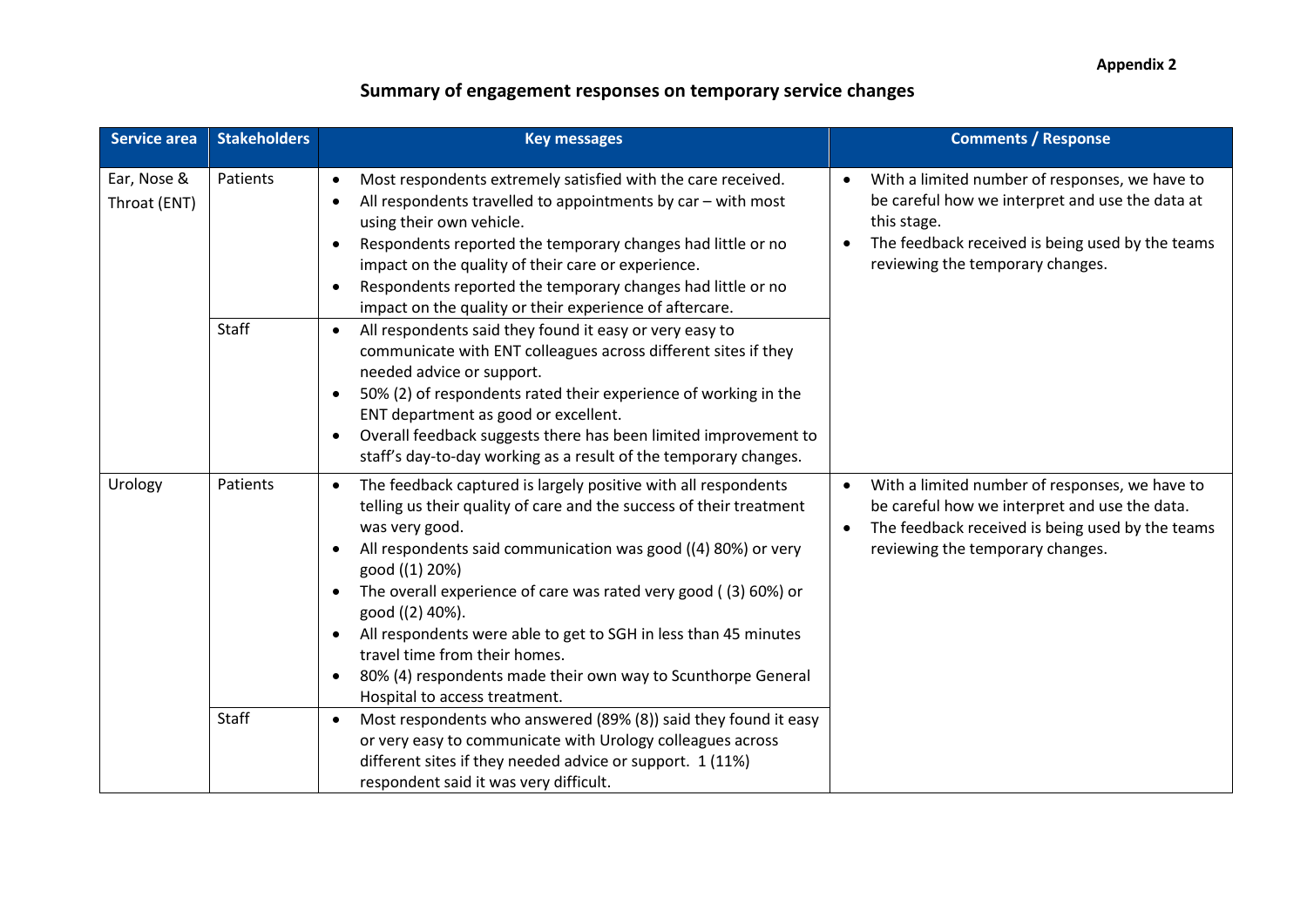| <b>Service area</b> | <b>Stakeholders</b> | <b>Key messages</b>                                                                                                                                                                                                                                                                                                                                                                                                                                                                                                                                                                                                                                                                                                                                                                                                                                                                                                                                                                                                                                                                                                | <b>Comments / Response</b>                                                                                                                                                                                                                                                                                                                                                                                                                                                                                                                                                                                                                                                                                                                                                                                                                  |
|---------------------|---------------------|--------------------------------------------------------------------------------------------------------------------------------------------------------------------------------------------------------------------------------------------------------------------------------------------------------------------------------------------------------------------------------------------------------------------------------------------------------------------------------------------------------------------------------------------------------------------------------------------------------------------------------------------------------------------------------------------------------------------------------------------------------------------------------------------------------------------------------------------------------------------------------------------------------------------------------------------------------------------------------------------------------------------------------------------------------------------------------------------------------------------|---------------------------------------------------------------------------------------------------------------------------------------------------------------------------------------------------------------------------------------------------------------------------------------------------------------------------------------------------------------------------------------------------------------------------------------------------------------------------------------------------------------------------------------------------------------------------------------------------------------------------------------------------------------------------------------------------------------------------------------------------------------------------------------------------------------------------------------------|
|                     |                     | Mixed views on whether the temporary changes have led to<br>$\bullet$<br>overall improvements.<br>Majority of respondents (78% (7)) do not think providing all<br>emergency inpatient care on a single NLaG site is the best model<br>of care for patients and staff alike.<br>Majority of respondents (56% (5)) would support the temporary<br>$\bullet$<br>changes becoming permanent.                                                                                                                                                                                                                                                                                                                                                                                                                                                                                                                                                                                                                                                                                                                           |                                                                                                                                                                                                                                                                                                                                                                                                                                                                                                                                                                                                                                                                                                                                                                                                                                             |
| Oncology            | Patients            | The majority of respondents (290 (94%)) rated their experience of<br>$\bullet$<br>the current oncology service as excellent or good.<br>62.5% of respondents did not experience any delays with their<br>$\bullet$<br>first appointments.<br>Respondents living within DN15, DN16, DN17, DN19 and DN20<br>post code areas of Scunthorpe and its surrounding villages were<br>more adversely impacted by the changes made in January 2020.<br>A strong desire for oncology services to be returned to<br>$\bullet$<br>Scunthorpe General Hospital, with patients keen to receive their<br>cancer care closer to home.<br>Concerns about the financial impacts associated with the changes<br>$\bullet$<br>in location, including additional fuel costs, taxi costs now they are<br>unable to use public transport, parking costs and bridge tolls.<br>A strong preference for face-to-face appointments<br>$\bullet$<br>Existing Patient Transport Services are not being sufficiently<br>$\bullet$<br>accessed by some oncology patients, with some unaware of the<br>support available and if they were eligible. | Overall engagement outcomes have been used to<br>inform the options appraisal work on the long-<br>term delivery options for the service, which in turn<br>will inform the development of the oncology<br>clinical service strategy.<br>Given the previous temporary changes introduced,<br>future proposals are likely to include the provision<br>of services on a footprint that at least includes the<br>whole Humber, Coast and Vale footprint.<br>It is proposed to share the outcome of the<br>$\bullet$<br>oncology options appraisal with all relevant Health<br>Overview and Scrutiny Committees (HOSCs) during<br>October 2021.<br>Following feedback about existing Patient<br>Transport Services, Cancer Alliance instigated<br>some work to increase awareness and visibility of<br>Patient Transport Services among Oncology |
|                     | Staff               | A significant proportion of staff felt the changes had had a<br>$\bullet$<br>negative impact on their mental health or emotional well-being.<br>Further engagement with clinical teams is needed to better<br>$\bullet$<br>understand and consider wider system / service issues such as<br>poorer care for certain patient groups, difficulties in accessing                                                                                                                                                                                                                                                                                                                                                                                                                                                                                                                                                                                                                                                                                                                                                      | patients.<br>There is also a specific transport workstream<br>associated with Programme 2 (Core Hospital<br>Services) with a number of different partners<br>represented, including transport providers, third                                                                                                                                                                                                                                                                                                                                                                                                                                                                                                                                                                                                                              |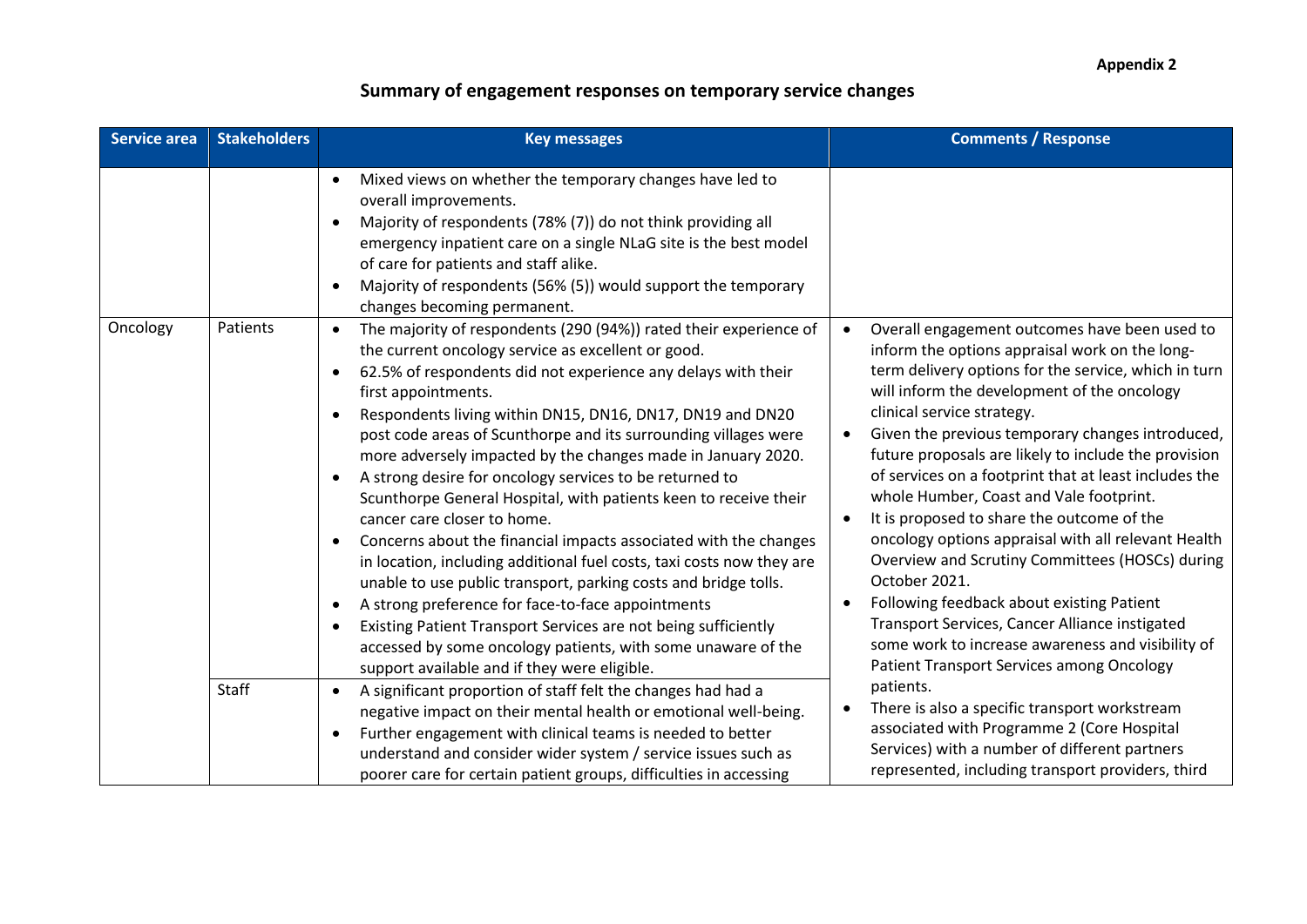| <b>Service area</b> | <b>Stakeholders</b> | <b>Key messages</b>                                                                                                                                                                                                                                                                                                                                                                                                                                                                                                                                                                                                                                                                                                                                                                                                                                                                                                                                                                                                                                                                                                                                                                        | <b>Comments / Response</b>                                                                                                                                                                                                                                                                                                                                                                                                                                                                                                                |
|---------------------|---------------------|--------------------------------------------------------------------------------------------------------------------------------------------------------------------------------------------------------------------------------------------------------------------------------------------------------------------------------------------------------------------------------------------------------------------------------------------------------------------------------------------------------------------------------------------------------------------------------------------------------------------------------------------------------------------------------------------------------------------------------------------------------------------------------------------------------------------------------------------------------------------------------------------------------------------------------------------------------------------------------------------------------------------------------------------------------------------------------------------------------------------------------------------------------------------------------------------|-------------------------------------------------------------------------------------------------------------------------------------------------------------------------------------------------------------------------------------------------------------------------------------------------------------------------------------------------------------------------------------------------------------------------------------------------------------------------------------------------------------------------------------------|
|                     |                     | appropriate opinions, and an inability to transfer cases to<br>appropriate care facilities.<br>Improved communication with staff about the change process,<br>$\bullet$<br>including transparency, clear communication, earlier / more<br>communication throughout the process is needed in future.<br>Greater staff involvement in service planning and decision-making<br>$\bullet$<br>processes, so they can help inform and shape oncology services<br>for the future.<br>Investment in new digital technology, especially for the use in<br>$\bullet$<br>video conferencing and patient video consultations.<br>While understanding the necessity and rationale for the<br>٠<br>consolidation of services to Grimsby (Diana Princess of Wales) and<br>Hull (Castle Hill Hospital), there remains a strong feeling that<br>some patients, particularly in North Lincolnshire, are<br>disadvantaged and do not have equitable access to services.<br>More oncologists are needed to help elevate the pressure on the<br>$\bullet$<br>service.<br>Concerns around patient safety and quality of care provided<br>$\bullet$<br>under the current temporary service delivery arrangements. | sector organisations and local authority transport<br>planners.                                                                                                                                                                                                                                                                                                                                                                                                                                                                           |
| Haematology         | Patients            | Majority of respondents very satisfied with the level, method and<br>$\bullet$<br>timeliness of the communication about the changes.<br>For most respondents the location of their appointments did not<br>$\bullet$<br>change as a result of the changes.<br>Where the location of appointment changed, most received a new<br>$\bullet$<br>appointment and the majority saw a 1-4 week delay in the new<br>appointment time.<br>Most patients found travelling to Castle Hill Hospital for their first<br>$\bullet$<br>outpatient appointment easy.<br>Overall, respondents noted the biggest impacts of the changes on<br>٠<br>to family (taking time off to take to/ from appointments), the                                                                                                                                                                                                                                                                                                                                                                                                                                                                                           | Following implementation of the temporary<br>changes, the service has been undertaking an<br>options appraisal on the long-term delivery<br>options for the service, taking into account the<br>patient and staff engagement work undertaken.<br>The outcome of the options appraisal will inform<br>$\bullet$<br>the development of the haematology clinical<br>service strategy, which is expected to be finalised<br>in November 2021.<br>Proposed to share the outcome of the review of<br>temporary changes with all relevant Health |